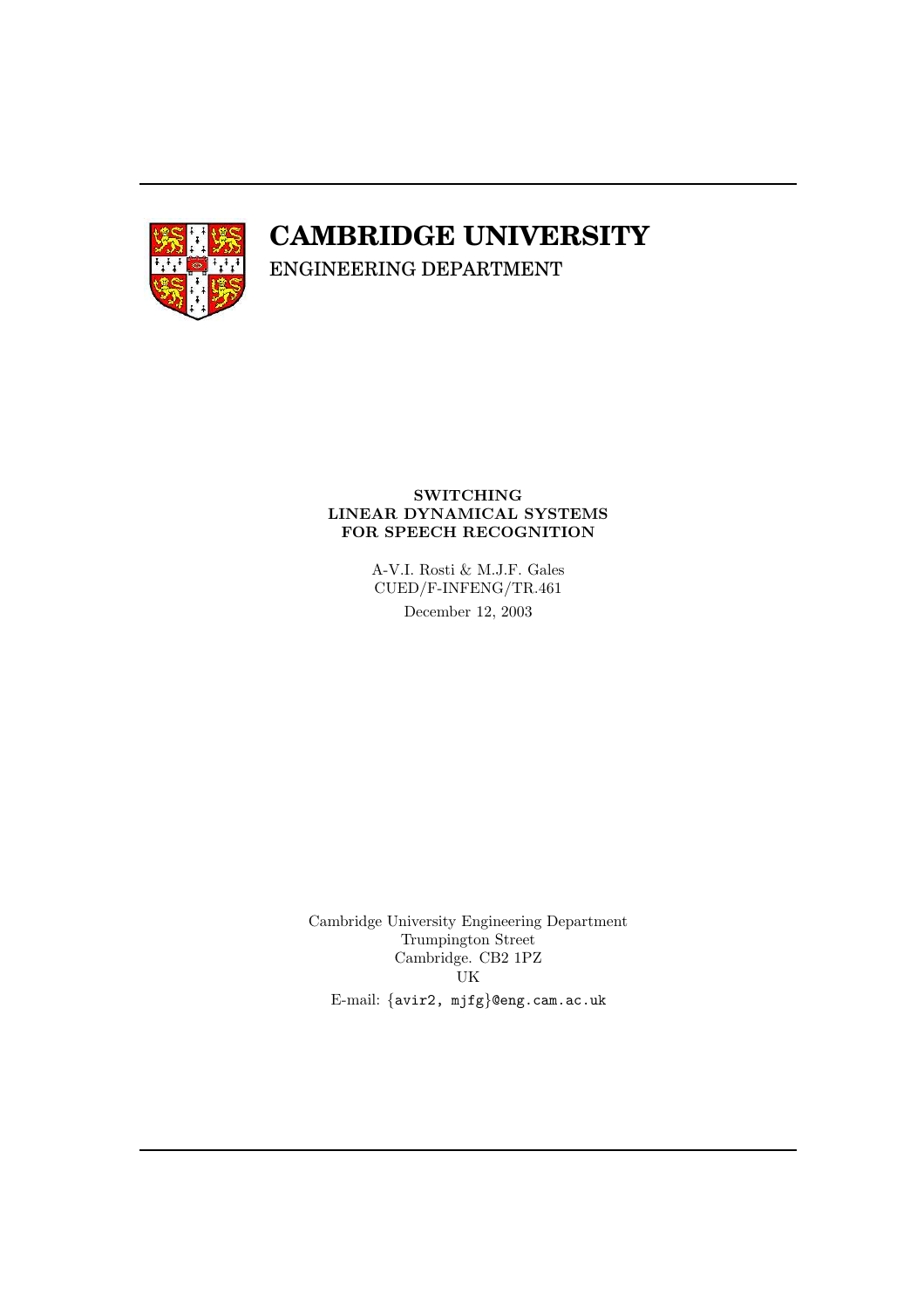#### Abstract

This paper describes the application of Rao-Blackwellised Gibbs sampling (RBGS) to speech recognition using switching linear dynamical systems (SLDSs) as the acoustic model. The SLDS is a hybrid of standard hidden Markov models (HMMs) and linear dynamical systems. It is an extension of the stochastic segment model (SSM) where segments are assumed independent. SLDSs explicitly take into account the strong co-articulation present in speech using a Gauss-Markov process in a low dimensional, latent, state space. Unfortunately, inference in SLDS is intractable unless the discrete state sequence is known. RBGS is one approach that may be applied for both improved training and decoding for this form of intractable model. The theory of SLDS and RBGS is described, along with an efficient proposal distribution. The performance of the SLDS and SSM using RBGS for training and inference is evaluated on the ARPA Resource Management task.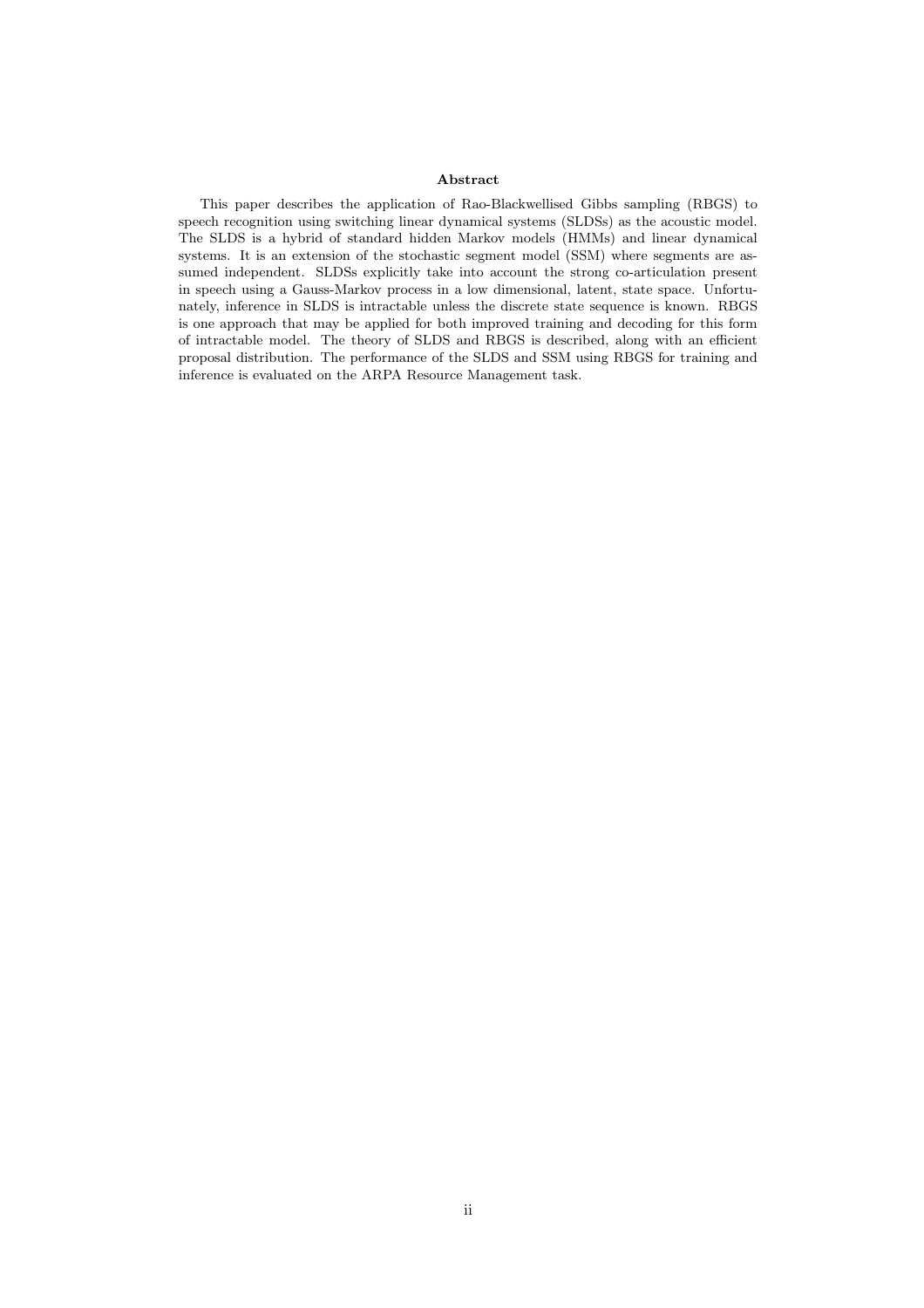## 1 Introduction

Currently the most popular acoustic model for speech recognition is the hidden Markov model (HMM). However, HMMs are based on a series of assumptions some of which are known to be poor for speech signals. In particular successive speech frames are assumed to be conditionally independent given the state that generated them. To overcome this limitation, segment models [19] have been proposed. These model whole segments of frames rather than individual frames. One example is the stochastic segment model (SSM) [7]. This uses a standard linear dynamical system (LDS) to model the sequence of observations within a segment.

The LDS belongs to the subset of state space models called linear Gaussian models [24]. In the LDS the dynamics are modelled by a linear first-order Gauss-Markov process in some low dimensional state space. This continuous state space allows more information about the time evolution to be obtained than the discrete state space used in HMMs. The observed feature vector is a noise corrupted linear transformation of this state vector. An alternative argument in favour of LDSs might be based on a state space representation of the moving articulators to observation mapping. However, this argument is rather weak since both the articulator movement and articulator to acoustic observation mappings are nonlinear [3]. The parameters of a standard LDS can be optimised using the expectation maximisation (EM) algorithm [6]. Traditionally the expectation step is carried out using the Kalman filter [14] and Rauch-Tung-Striebel (RTS) [22] smoother consecutively.

For the stochastic segment model, segments are assumed to be independent. The state vectors are thus initialised at the segment boundaries using the initial state vector distribution in the LDS. This is a poor assumption for speech due to the co-articulation between the modelling units. The switching linear dynamical systems (SLDSs) are proposed as more appropriate acoustic models. In SLDS the posterior distribution of the state vector is propagated over the segment boundaries. Unfortunately, exact inference for SLDS is intractable, as the likelihood at any time depends on the entire discrete state sequence. Therefore, parameter optimisation using the standard EM algorithm, and inference using the Viterbi algorithm, is not feasible. Some approximate methods for inference have previously been proposed in the machine learning literature. These include an approximate Viterbi algorithm [20], a generalised pseudo Bayesian algorithm [1, 18], an expectation maximisation algorithm [12] and structured variational approximations [21]. Recently in the speech literature approximate decoding schemes for similar state space models have also been investigated. The interacting multiple model approximation in [1] was investigated for both inference and training in [15] and a related state space quantised version in [30]. Unfortunately, these deterministic approximations cannot easily be modified to employ mixture models in the noise processes.

The approximate inference scheme examined in this paper is based on Markov chain Monte Carlo methods [23]. Rather than modifying the model structure, or removing dependencies in the state history, a sampling approach is adopted. Furthermore for efficiency, rather than sampling from the joint discrete and continuous state space, algorithm based on Rao-Blackwellisation is used [5, 8]. Here discrete samples are drawn from the *proposal distribution* for the discrete state space. The continuous state space statistics are then computed using the standard methods given the estimated discrete state. The main problem is to obtain an efficient form for the proposal distribution. For the SLDS the complexity of the proposal distribution can be shown to be  $O(T)$ per iteration (sequence of samples). Also, handling non-Gaussian noise processes, such as Gaussian mixture models, may easily be included in the Gibbs sampling algorithm.

Rao-Blackwellised Gibbs sampling has previously been applied for low dimensional regression problem in [5] and tracking of moving target in [8]. Here, the state and observation space dimensionalities range from 2 to 4 and the number of discrete states is 3 at most. In this paper the RBGS and methods to apply it in speech recognition are presented. In speech recognition, the dimensionalities of the state and observation space typically range between 13 and 39, and the number of discrete states in the thousands. Thus, the size of the state space the samples are drawn from is dramatically larger than in the previous applications. Also the dynamic range of the continuous space statistics is much larger. Due to the multi-modal feature vector distri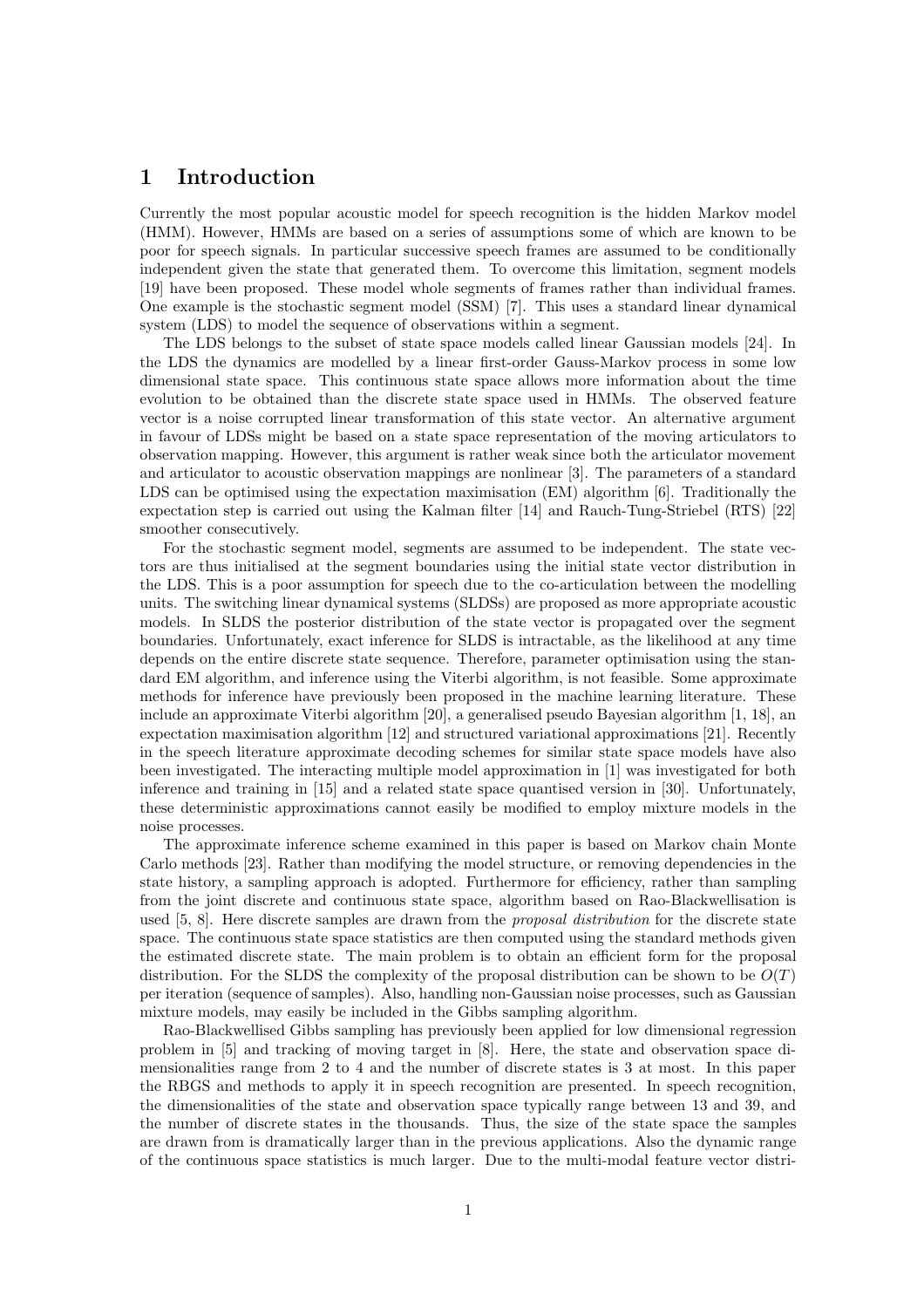butions Gaussian mixture models are used as the observation noise process. In addition to the inference algorithm a parameter optimisation scheme based on maximum likelihood state sequence is proposed.

This paper is organised as follows. The following section introduces the models in a generative state space model framework. The inference and training methods are also discussed. Section 3 presents the approximate inference and training schemes based on Rao-Blackwellised Gibbs sampling. Also, the application for speech recognition is discussed. Experiments using ARPA Resource Management are reviewed in Section 4. Finally, Section 5 concludes the paper.

## 1.1 Notation

In this paper, bold capital letters are used to denote matrices, e.g.  $\vec{A}$ , bold letters refer to vectors, e.g. a, and plain letters represent scalars, e.g. c. All vectors are column vectors unless otherwise stated. Prime is used to denote the transpose of a matrix or a vector, e.g.  $A', a'$ . The determinant of a matrix is denoted by  $|\mathbf{A}|$ . Gaussian distributed vectors, e.g.  $\boldsymbol{x}$  with mean vector,  $\mu$ , and covariance matrix,  $\Sigma$ , are denoted by  $x \sim \mathcal{N}(\mu, \Sigma)$ . The likelihood of a vector z being generated by the above Gaussian; i.e., the Gaussian evaluated at the point  $z$ , is represented as  $p(z) = \mathcal{N}(z; \mu, \Sigma)$ . The lower case letter p is used to represent a continuous distribution, whereas a capital letter  $P$  is used to denote a probability mass function of a discrete variable. The probability that a discrete random variable, q, equals j is denoted by  $P(q = j)$ . If the discrete random variable, such as  $q_t$ , explicitly has as a value and it is not practical to enumerate all the events, the probability of the event is denoted by  $P(q_t)$ .

# 2 Switching Linear Dynamical Systems

The models presented in this paper can be viewed as general state space models with  $N_s$  hidden discrete Markov states. In speech recognition applications the discrete state normally represents a phone, or context dependent phone. A hidden k-dimensional state vector,  $x_t$ , is generated by the state evolution process. This continuous state vector can be viewed as an intermediate time evolving representation of the observation vectors. Every time instant, a p-dimensional observation vector,  $o_t$ , is generated by a linear observation process. Various forms of state to observation representations are possible [24]. For all the models in this paper, the observation process is based on factor analysis.

## 2.1 Generative Models

The simplest state evolution process is a discrete state dependent vector of Gaussian distributed noise. This model is called the factor analysed HMM (FAHMM) [25]. Instead of generating the observation vectors, the underlying HMM generates vectors of latent variables for the factor analysis observation process. The generative model of FAHMM can be written as follows

| $q_t \sim P(q_t q_{t-1})$                                                         |
|-----------------------------------------------------------------------------------|
| $\boldsymbol{x}_t = \boldsymbol{w}_{q_t}$                                         |
| $\boldsymbol{o}_t = \boldsymbol{C}_{q_t} \boldsymbol{x}_t + \boldsymbol{v}_{q_t}$ |

where the discrete state sequence,  $Q = \{q_1, q_2, \ldots, q_T\}$ , is defined by the initial state probability,  $\pi_j = P(q_1 = j)$ , and a set of transition probabilities,  $a_{ij} = P(q_t = j|q_{t-1} = i)$ . The state noise,  $\mathbf{w}_j$ , and the observation noise,  $v_j$ , are distributed according to Gaussian distributions,  $\mathcal{N}(\mu_j^{(x)})$  $_j^{(x)}, \mathbf{\Sigma}_j^{(x)}$  $\binom{x}{j}$ and  $\mathcal{N}(\boldsymbol{\mu}_{j}^{(o)},\boldsymbol{\Sigma}_{j}^{(o)})$ , respectively. The observation matrices,  $\boldsymbol{C}_{j}$ , depend on the discrete state but any parameter in FAHMM can be arbitrarily tied. For the FAHMM it is also possible to use Gaussian mixture models (GMMs) for the state and observation noise sources. The state evolution process can be described as piece-wise constant. The observation process defines a time evolving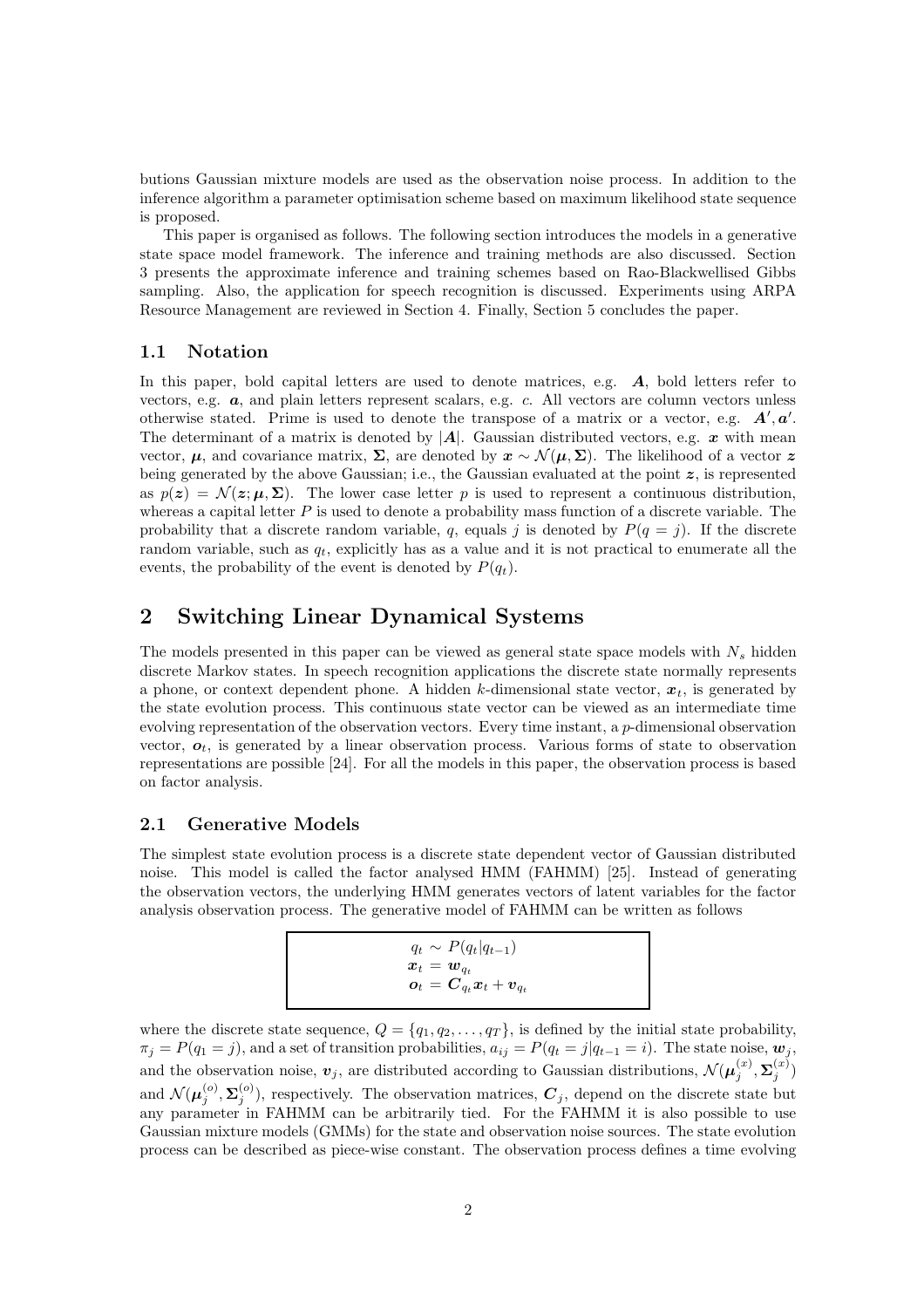factor analysis model where a state vector is a collection of factors, an observation matrix is the factor loading matrix and an observation noise is the factor analysis error term.

In SLDS the state vectors evolve according to a first-order Gauss-Markov process. The generative model for a SLDS can be expressed as

$$
\left. \begin{array}{l} q_t \thicksim P(q_t|q_{t-1}) \\ \boldsymbol{x}_t \thinspace = \thinspace \boldsymbol{A}_{q_t} \boldsymbol{x}_{t-1} + \boldsymbol{w}_{q_t} \\ \boldsymbol{o}_t \thinspace = \thinspace \boldsymbol{C}_{q_t} \boldsymbol{x}_t + \boldsymbol{v}_{q_t} \end{array} \right|
$$

where both the state transition matrices,  $A_j$ , and the observation matrices,  $C_j$ , are chosen by the discrete state,  $q_t = j$ , and the state evolution and observation noises are Gaussian distributed as in FAHMM. The initial continuous state is also Gaussian distributed,  $x_1 \sim \mathcal{N}(\mu_{q_1}^{(i)}, \Sigma_{q_1}^{(i)})$ . It is also possible to use GMMs for all the noise distributions. However, it will render the inference even more complicated as will be discussed later.

In addition to the above generative models, the conditional independence assumptions made in the models can be illustrated by dynamic Bayesian networks (DBNs) in Figure 1. In both models, the new discrete state,  $q_{t+1}$ , is conditionally independent on the history of the discrete states given the state at time  $t$ . For the FAHMM on the left hand side, both the current observation vectors,  $o_t$ , and the continuous state vectors,  $x_t$ , are conditionally independent on the history of all the other variables given the current discrete state,  $q_t$ . For the SLDS on the right hand side, the new continuous state vector,  $x_{t+1}$ , is conditionally independent on the history of all the variables given the new discrete state,  $q_{t+1}$ , and the continuous state vector at time t. The current observation vector,  $o_t$ , is conditionally independent on the history given both the current discrete and continuous state.



Figure 1: DBNs representing a factor analysed HMM and a SLDS. Square nodes represent discrete variables and round nodes continuous variables. Variables not connected by the directed arcs are assumed to be conditionally independent.

The state evolution process in the SSM is a compromise between the FAHMM and SLDS. Instead of propagating the continuous state vector over the segment boundaries, it is reset according to the initial state distribution when the discrete state switches. The generative model of SSM can be expressed as

> $q_t \sim P(q_t|q_{t-1})$  $q_t \, \neq \, q_{t-1} : \quad \boldsymbol{x}_t \, \sim \, \mathcal{N}(\boldsymbol{\mu}_{q_t}^{(i)}, \boldsymbol{\Sigma}_{q_t}^{(i)})$  $q_t \,=\, q_{t-1} : \quad \boldsymbol{x}_t \,=\, \boldsymbol{A}_{q_t} \boldsymbol{x}_{t-1} + \boldsymbol{w}_{q_t}$  $\bm{o}_t = \bm{C}_{q_t} \bm{x}_t + \bm{v}_{q_t}$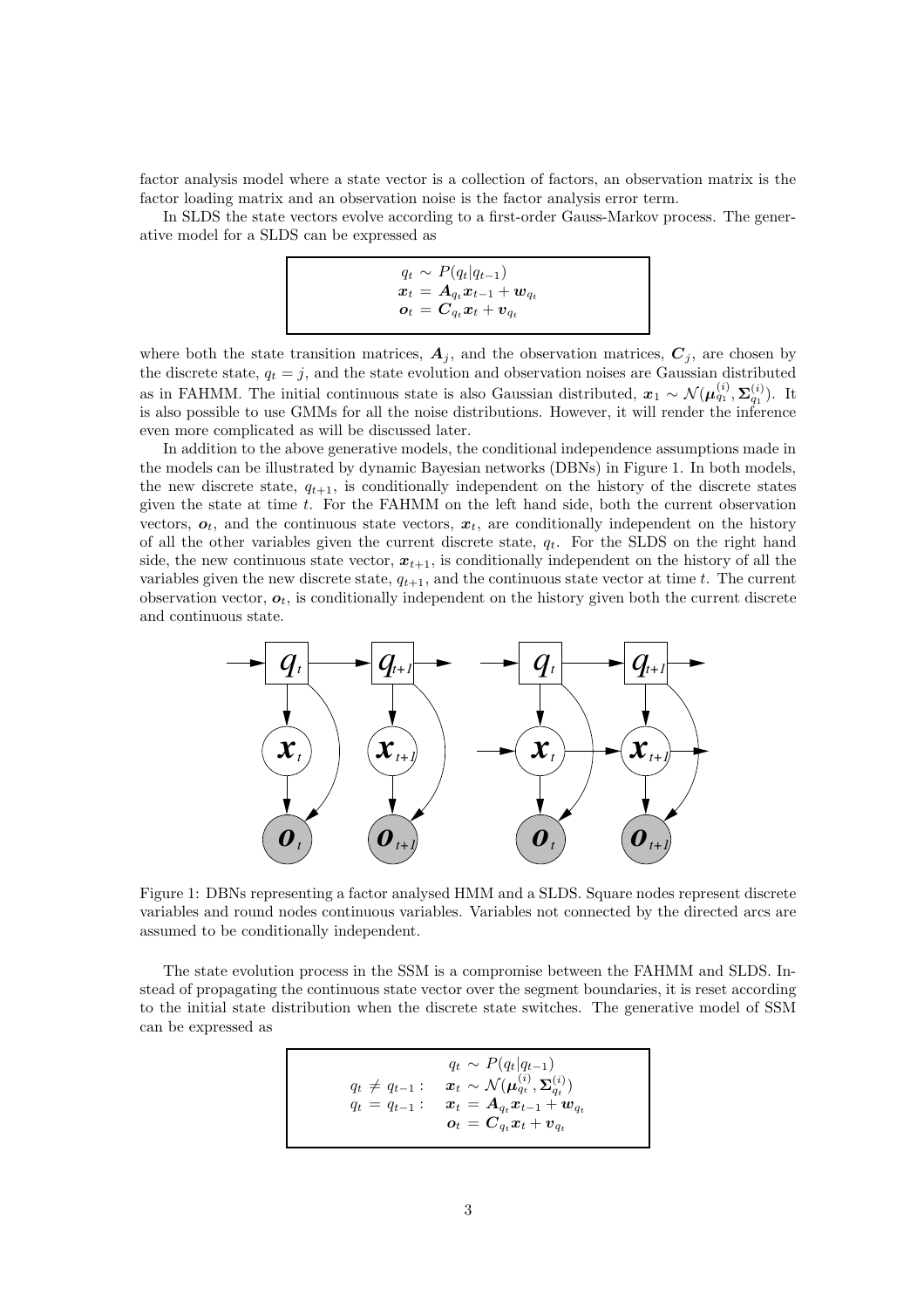The resetting of the continuous state cannot be graphically expressed in a DBN without introducing auxiliary switching parameters and is therefore omitted. SSMs have previously been applied for phoneme recognition using the TIMIT corpus in [7].

The difference between SLDS and SSM can be seen looking at the continuous state posteriors in Figure 2. The posterior means are very similar apart from a few transients at the segment boundaries, marked by dotted vertical lines. However, the posterior variances differ significantly. Since the posterior covariance matrices are determined by a series of matrix multiplications, the variances reach a steady state in the middle of long segments as the covariance matrices tend toward the eigenvectors of the state transition matrices. The propagation of the continuous state posterior in SLDS smooths the segment boundaries whereas the resetting of the continuous state results in large transients in SSM.



Figure 2: The posterior mean and variance of the first state vector element for an utterance.

#### 2.2 Inference and Training

For the FAHMM the inference is simple due to the conditional independence assumption. Both the standard Viterbi and forward-backward algorithms for the HMMs can be easily implemented for FAHMMs in  $O(T)$  by modifying the likelihood calculations [25]. The parameter optimisation can be carried out using the EM algorithm [6]. Due to the additional level of hidden parameters, an efficient two level algorithm may be used [25]. The inference for the SSM is more complicated. The position in the continuous state space depends on the number of frames spent in the current segment. However, the standard optimisation methods are feasible [19], but at a computational cost of  $O(T^2)$ .

For the SLDS the inference is intractable. Since the current position in the continuous state space depends on the entire history of the discrete states, marginalisation becomes prohibitive. Exact computation of the observation likelihood or the posterior likelihood of the hidden variables given the observation sequence has to be carried out over  $O(N_s^T)$  paths. However, given the discrete state sequence and the mixture component indicator sequences when GMMs are used, SLDS becomes tractable and the traditional Kalman filtering and RTS smoothing algorithms can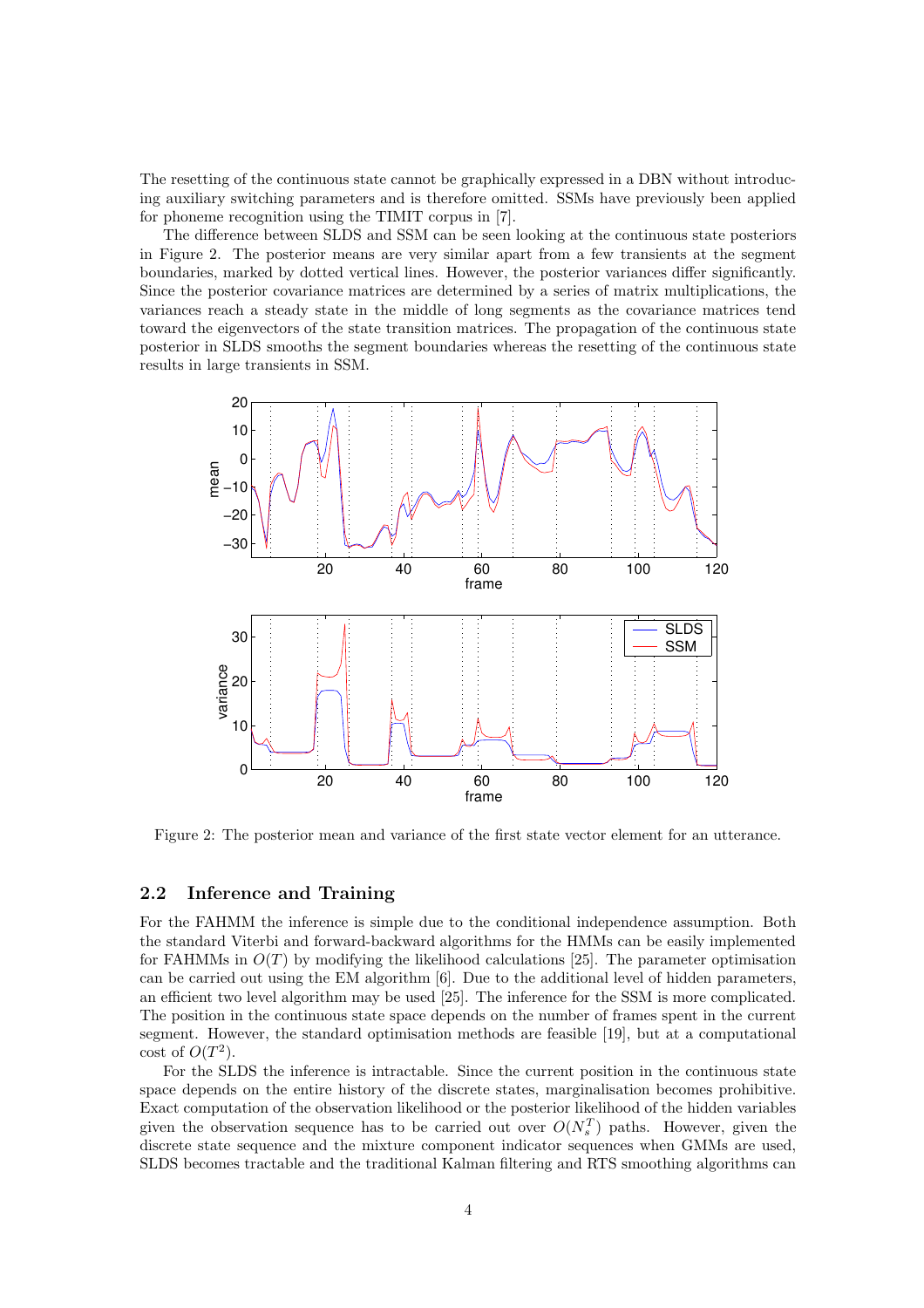be used for inference and EM algorithm for optimising the model parameters. The intractable inference also renders any standard decoding algorithm inadmissible. Instead of full decoding, evaluating the performance of a SLDS system may be done if the segmentations of a number of hypotheses were known. The segmentations for the training and N-best rescoring may be obtained from a tractable system such as the FAHMM.

For statistical models, inference usually requires estimating the predicted, filtered or smoothed statistics of an unknown variable. For the LDS, the predicted statistics are  $x_{t+1|t} = E\{x_{t+1}|\mathbf{o}_{1:t}\}\$ and  $\Sigma_{t+1|t} = E\{\mathbf{x}_{t+1}\mathbf{x}_{t+1} | \mathbf{o}_{1:t}\}\$  where  $\mathbf{o}_{1:t}$  denotes a partial observation sequence up to time t. The filtered estimates are defined as  $x_{t|t} = E\{x_t | o_{1:t}\}\$  and  $\Sigma_{t|t} = E\{x_t x_t' | o_{1:t}\}\$ . To evaluate these estimates the standard Kalman filter recursion [14] can be written as follows

$$
\Sigma_{t|t} = \Sigma_{t|t-1} - \Sigma_{t|t-1} C_t' (C_t \Sigma_{t|t-1} C_t' + \Sigma_t^{(o)})^{-1} C_t \Sigma_{t|t-1}
$$
\n(1)

$$
\Sigma_{t+1|t} = A_{t+1} \Sigma_{t|t} A'_{t+1} + \Sigma_{t+1}^{(x)} \tag{2}
$$

where  $\Sigma_{1|0} = \Sigma_1^{(i)}$  and the mean vectors are

$$
x_{t|t} = x_{t|t-1} + \sum_{t|t-1} C'_t (C_t \Sigma_{t|t-1} C'_t + \Sigma_t^{(o)})^{-1} (o_t - C_t x_{t|t-1} - \mu_t^{(o)})
$$
(3)

$$
x_{t+1|t} = A_{t+1}x_{t|t} + \mu_{t+1}^{(x)} \tag{4}
$$

and  $x_{1|0} = \mu_1^{(i)}$ . This is also known as the covariance form of the Kalman filter [13]. The distribution defined by  $p(\mathbf{x}_t|\mathbf{o}_{1:t-1}) = \mathcal{N}(\mathbf{x}_t; \mathbf{x}_{t|t-1}, \Sigma_{t|t-1})$  is called the predicted distribution of the state vector. The distribution  $p(\mathbf{x}_t|\mathbf{o}_{1:t}) = \mathcal{N}(\mathbf{x}_t; \mathbf{x}_{t|t}, \mathbf{\Sigma}_{t|t})$  is called the filtered distribution. An observation,  $o_t$ , given the history of past observations,  $o_{1:t-1}$ , is distributed according to the following Gaussian

$$
p(\boldsymbol{o}_t | \boldsymbol{o}_{1:t-1}) = \mathcal{N}(\boldsymbol{o}_t; \boldsymbol{C}_t \boldsymbol{x}_{t|t-1} + \boldsymbol{\mu}_t^{(o)}, \boldsymbol{C}_t \boldsymbol{\Sigma}_{t|t-1} \boldsymbol{C}_t' + \boldsymbol{\Sigma}_t^{(o)})
$$
(5)

The standard derivation of the filtering and smoothing algorithms has been based on minimum mean square estimation and the orthogonality principle [13]. Alternatively, the derivation may be done completely using properties of conditional Gaussian distributions and matrix algebra [24]. In case of the SLDS, these statistics are only conditionally Gaussian given the discrete state sequence Q and the mixture component indicator sequences  $\Omega^{(x)}$  and  $\Omega^{(o)}$ .

Traditionally, the statistics of the smoothed distribution,  $p(x_t|O) = \mathcal{N}(x_t; \hat{x}_t, \hat{\Sigma}_t)$ , are obtained using the Rauch-Tung-Striebel (RTS) smoother [22]. The RTS smoothing algorithm requires the above Kalman filter statistics be known. The recursion can be written as follows

$$
\hat{\Sigma}_t = \Sigma_{t|t} + \Sigma_{t|t} A'_{t+1} \Sigma_{t+1|t}^{-1} (\hat{\Sigma}_{t+1} - \Sigma_{t+1|t}) \Sigma_{t+1|t}^{-1} A_{t+1} \Sigma_{t|t}
$$
\n(6)

$$
\hat{x}_t = x_{t|t} + \sum_{t|t} A'_{t+1} \sum_{t+1|t}^{-1} (\hat{x}_{t+1} - x_{t+1|t})
$$
\n(7)

Alternatively, the smoother statistics may be estimated using the information form algorithms [13]. The derivation of the information form algorithms for models which include the noise mean vectors is presented Appendix B. The noise mean vectors need to be explicit to enable Gaussian mixture model noise sources. In the information form, the forward and backward passes may be run independently, and the smoother estimates are obtained by combining the statistics from both passes. The information form statistics will be used later in this paper.

The EM algorithm for the standard LDS consists of estimating the smoother statistics as above and updating the model parameters using these statistics. The observation process parameters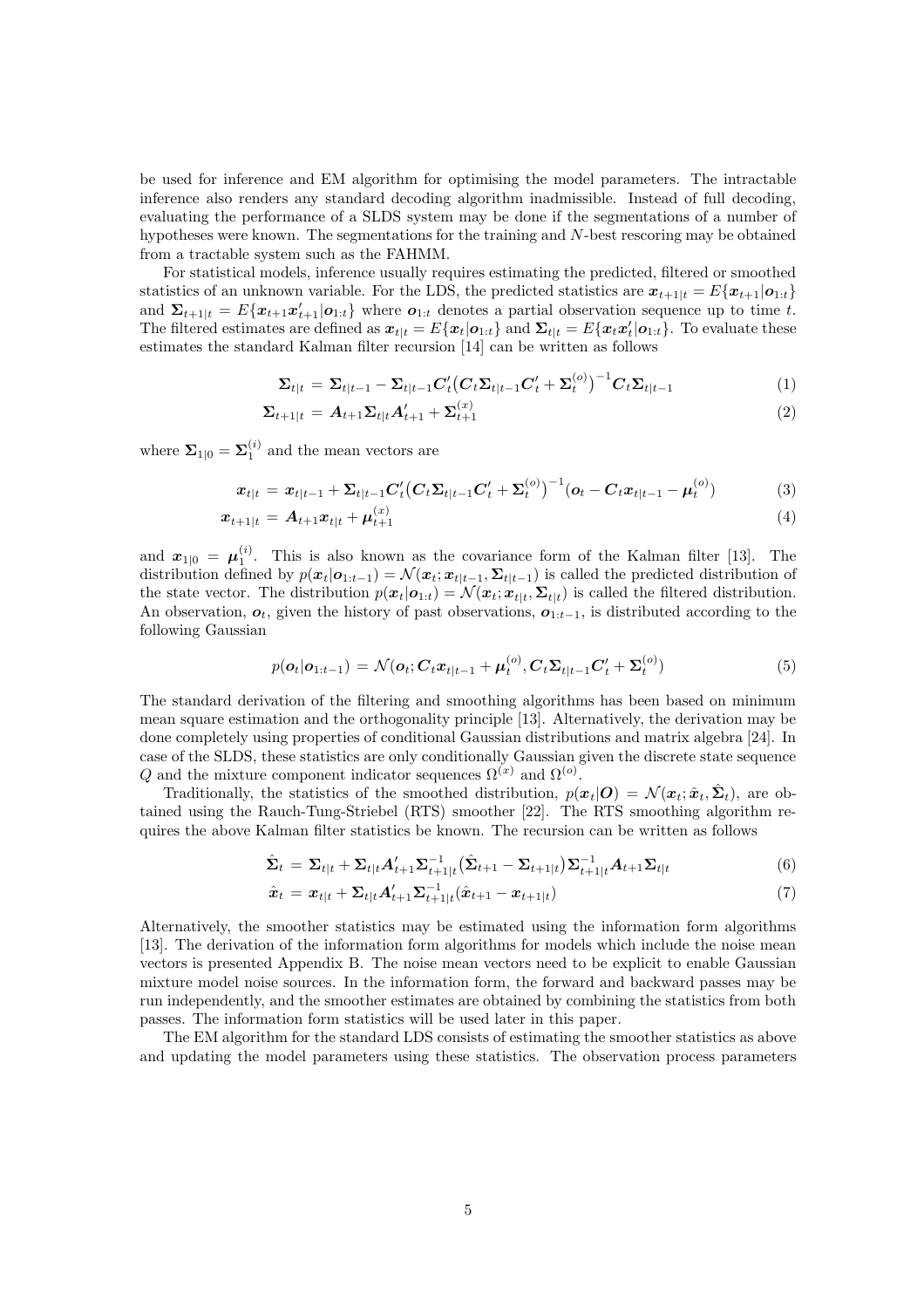are updated as follows

$$
\hat{C} = \Big(\sum_{t=1}^{T} \mathbf{o}_t \hat{x}'_t - \frac{1}{T} \sum_{t=1}^{T} \mathbf{o}_t \sum_{t=1}^{T} \hat{x}'_t \Big) \Big(\sum_{t=1}^{T} \hat{R}_t - \frac{1}{T} \sum_{t=1}^{T} \hat{x}_t \sum_{t=1}^{T} \hat{x}'_t \Big)^{-1} \tag{8}
$$

$$
\hat{\boldsymbol{\mu}}^{(o)} = \frac{1}{T} \sum_{t=1}^{T} \left( \boldsymbol{o}_t - \hat{\boldsymbol{C}} \hat{\boldsymbol{x}}_t \right) \tag{9}
$$

$$
\hat{\Sigma}^{(o)} = \frac{1}{T} \sum_{t=1}^{T} \left( o_t o_t' - \left[ \hat{C} \hat{\mu}^{(o)} \right] \left[ o_t \hat{x}_t' \ o_t \right]' \right)
$$
\n(10)

and the state evolution parameters are updated as follows

$$
\hat{A} = \Big(\sum_{t=2}^{T} \hat{R}_{t-1,t} - \frac{1}{T-1} \sum_{t=2}^{T} \hat{x}_t \sum_{t=2}^{T} \hat{x}_{t-1}'\Big) \Big(\sum_{t=2}^{T} \hat{R}_{t-1} - \frac{1}{T-1} \sum_{t=2}^{T} \hat{x}_{t-1} \sum_{t=2}^{T} \hat{x}_{t-1}'\Big)^{-1} (11)
$$

$$
\hat{\boldsymbol{\mu}}^{(x)} = \frac{1}{T-1} \sum_{t=2}^{T} (\hat{\boldsymbol{x}}_t - \hat{\boldsymbol{A}} \hat{\boldsymbol{x}}_{t-1})
$$
\n(12)

$$
\hat{\Sigma}^{(x)} = \frac{1}{T-1} \sum_{t=2}^{T} \left( \hat{\boldsymbol{R}}_t - \left[ \hat{\boldsymbol{A}} \hat{\boldsymbol{\mu}}^{(x)} \right] \left[ \hat{\boldsymbol{R}}_{t-1,t} \hat{\boldsymbol{x}}_t \right]^\prime \right)
$$
(13)

$$
\hat{\boldsymbol{\mu}}^{(i)} = \hat{\boldsymbol{x}}_1 \tag{14}
$$

$$
\hat{\boldsymbol{\Sigma}}^{(i)} = \hat{\boldsymbol{R}}_1 - \hat{\boldsymbol{\mu}}^{(i)} \hat{\boldsymbol{\mu}}^{(i) \prime}
$$
\n
$$
(15)
$$

which requires the covariance matrix of a joint posterior of two successive state vectors be known. This distribution,  $p(x_t, x_{t+1} | O)$ , is also a Gaussian and its covariance matrix can be written as

$$
\hat{\Sigma}_{t,t+1} = \hat{\Sigma}_{t+1} \Sigma_{t+1|t}^{-1} A_{t+1} \Sigma_{t|t}
$$
\n(16)

The posterior mean vectors may also be used in estimating the true trajectory of the modelled signal. For all the state space models presented above, the estimated trajectory is obtained by  $\hat{\boldsymbol{o}}_t = \boldsymbol{C}_t E\{\boldsymbol{x}_t | \boldsymbol{O}, Q\} + \boldsymbol{\mu}^{(o)}$ . The discrete state sequence may be obtained using a system based on tractable model such as FAHMM. The true and the estimated trajectories are shown in Figure 3, where a three emitting states per phone FAHMM was used to obtain the discrete state sequence. Single state per phone SLDS and SSM systems were used to compare the trajectories against the FAHMM for which the state alignment within a model was inferred using Viterbi algorithm. Despite the different continuous state propagation assumptions in SLDS and SSM, the estimated trajectories are very close which could be predicted from the posteriors in Figure 2. However, the difference compared to the FAHMM trajectory is quite remarkable, especially at 'ow' and 'ao', and has been used to argue in favour of the LDSs against HMMs [7, 10] for speech recognition.

## 2.3 Approximate Inference and Learning

The approximate inference and learning algorithms used in the literature can be first categorised into deterministic and stochastic methods. The deterministic algorithms include

• Generalised pseudo Bayesian algorithm of order  $r$  (GPB<sup>(r)</sup>) approximates  $N_s^t$  mixture components at time  $t$  by a Gaussian mixture with  $r$  components using moment matching [1, 18]. Usually orders  $r = 1$  and  $r = 2$  have been used. The moment matching can be shown to be optimal in Kullback-Leibler sense and it has been shown that the error is bounded [4] despite they accumulate over time. This kind of collapsing technique can be used for both filtering and smoothing.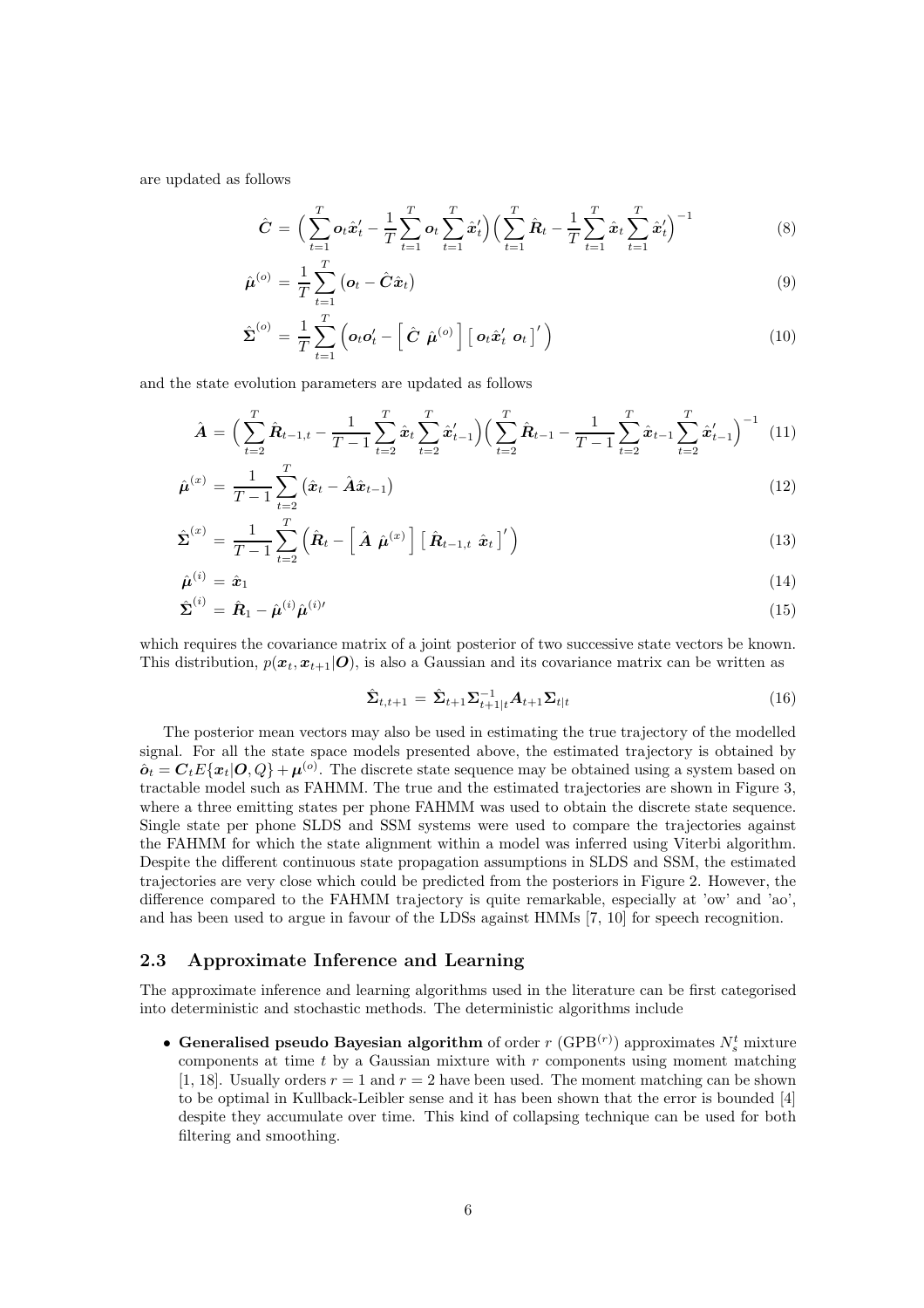

Figure 3: True and estimated trajectories of the first mel-frequency cepstral coefficient.

- Expectation Propagation [17] is an iterative algorithm related to  $GPB<sup>(1)</sup>$  where the resulting mixture distribution at each time instant is approximated by a single Gaussian. The expectation propagation algorithm allows the estimates to be refined iteratively. The first two moments at any time instant can be made arbitrarily close to the moments of the true mixture distribution [12].
- Approximate Viterbi algorithm keeps only the path with the highest log-likelihood active [20]. Unfortunately, since the observation likelihood depends on the entire history of the discrete state sequence a true Viterbi algorithm [27] is not admissible. The approximate Viterbi algorithm can only be justified if one can argue that the corresponding positions in the state space are the same for different discrete state sequences.
- Structured variational approximation [26] exploits the tractable substructures in the SLDS by decoupling the discrete state evolution from the standard LDS. Instead, a tractable variational distribution is used as approximate HMM output distributions and discrete state posteriors. The variational approximation consists of alternating between standard forwardbackward algorithm for HMM and standard inference for LDS. The HMM output distribution values are estimated from the sufficient statistics obtained in the LDS inference and the time varying LDS parameters are obtained using the discrete state posteriors from the HMM inference [21].

In all the above algorithms the model parameters are updated according to standard equations presented in Section 2.2 once the posterior distributions have been estimated. Also, all the algorithms are based on modifying the distributions or removing some dependencies in the model. None of them can be guaranteed to converge even in the limit. Employing GMM noise sourced introduces even more approximation errors or is impossible. In contrast the stochastic algorithms do not modify the model structure in any way and they converge in the limit.

The stochastic algorithms in the literature are all based on Gibbs sampling which is one of the Markov chain Monte Carlo (MCMC) methods [23]. The algorithm in [5] uses explicit definition of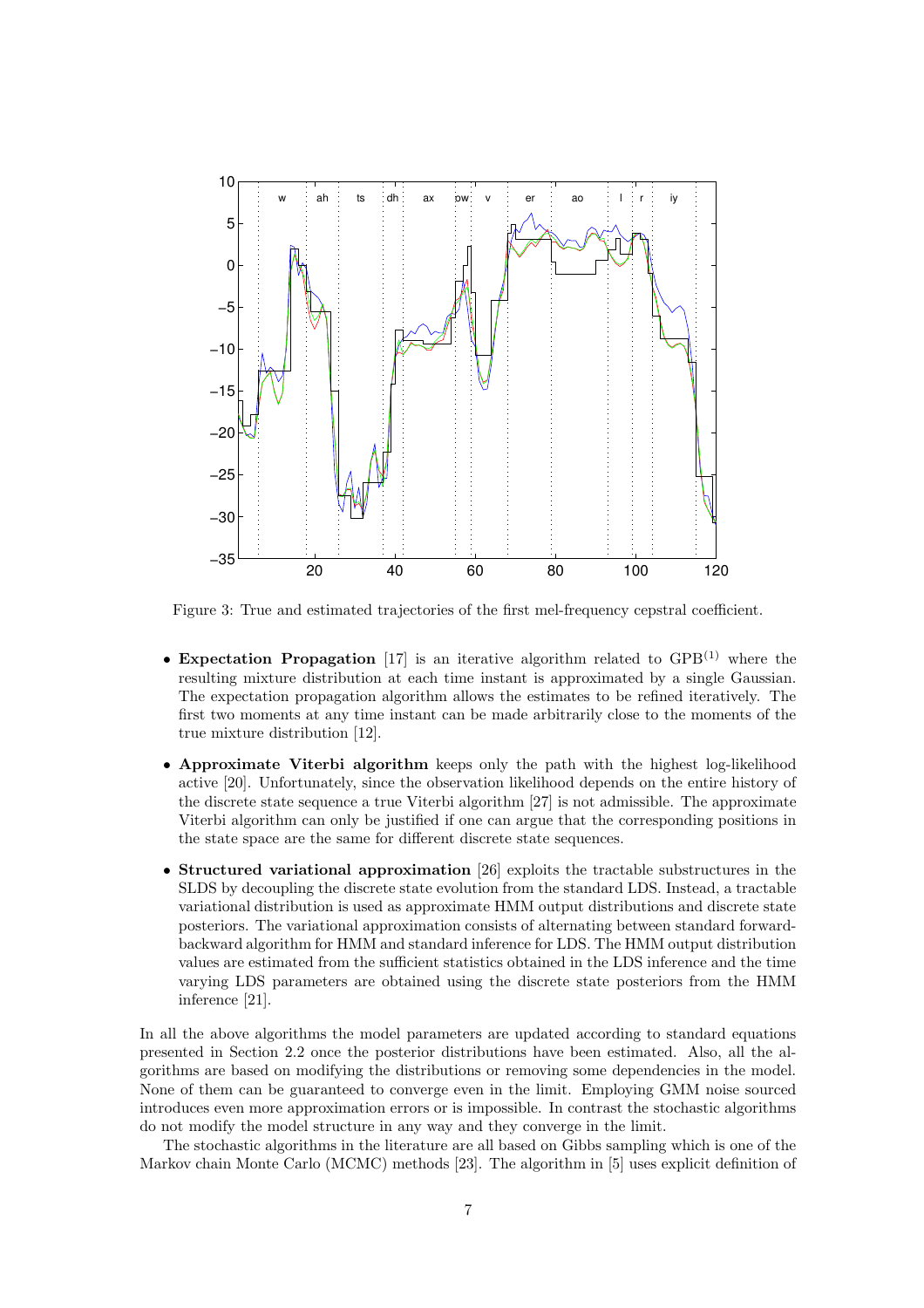backward state space model and it is the first algorithm that implements the proposal distribution in  $O(T)$  operations. The Gibbs sampling algorithm described in the following section is very similar to the one in [8]. They both take advantage of the backward information filtering which does not require explicit computation of the backward state space model although implicit assumption of invertible state evolution matrices is made [13]. Also, the covariance matrices are assumed to be diagonal and positive definite in this paper. The mean vectors of all the noise sources have been included as well to make the extension to GMMs possible.

# 3 Monte Carlo Methods

Monte Carlo methods are used to approximate expectations of functions under distributions which cannot be analytically solved. Two problems arise in this simulation based approach. First, how to draw samples from a given probability distribution. Second, how to approximate expectations under these distributions. Given N samples,  $\{x^{(1)},...,x^{(N)}\}$  from a distribution  $p(x)$ , it can be approximated with the following empirical point-mass function

$$
\hat{p}_N(x) = \frac{1}{N} \sum_{n=1}^{N} \delta(x - x^{(n)})
$$
\n(17)

where  $\delta(x)$  denotes the Dirac delta function. Consequently, the expectations (integrals),  $I(f)$ , of functions,  $f(x)$ , under the distribution can be approximated with tractable sums

$$
\hat{I}_N(f) = \frac{1}{N} \sum_{n=1}^N f(x^{(n)}) \underset{N \to \infty}{\longrightarrow} I(f) = \int f(x) p(x) dx,\tag{18}
$$

which are unbiased and by the strong law of large numbers will converge almost surely as  $N$  tends to infinity [23].

The first problem, drawing samples from a given probability distribution is more complicated. It is straightforward only if the distribution,  $p(x)$ , is of a standard form, for example Gaussian or discrete. Otherwise, Monte Carlo methods including rejection sampling, importance sampling or Markov chain Monte Carlo (MCMC) algorithms have to be used.

## 3.1 Gibbs Sampling

Gibbs sampling is an instance of Markov chain Monte Carlo (MCMC) method for sampling from distributions over at least two dimensions [23]. It is assumed that whilst  $p(x)$  is too complex to draw samples from directly, its conditional distributions,  $p(x_j | x_{-j}^{(n)})$  where  $x_{-j}^{(n)}$  =  $-j$  $\{x_1^{(n)}, \ldots, x_{j-1}^{(n)}\}$  $\{x_1^{(n)}, x_2^{(n-1)}, \ldots, x_N^{(n-1)}\}$ , can be used as proposal distributions. The superscript refers to the nth iteration. For many graphical models these conditional distributions are easy to sample from. In general, a single iteration of Gibbs sampling

$$
x_j^{(n)} \sim p(x_j | x_{-j}^{(n)}).
$$
\n(19)

for all *i*. After N iterations the final estimates are computed in common with all Monte Carlo methods

$$
\hat{p}_N(\bm{x}) = \frac{1}{N} \sum_{n=1}^N \delta(\bm{x} - \bm{x}^{(n)}),
$$
\n(20)

which converge toward its invariant distribution,  $p(x)$ , if the Markov chain is finite state irreducible and aperiodic [9]. Gibbs sampling explores the state space by a random walk steered by the conditional distributions. It may be very slow to converge if the state space is large. Sometimes the structure of the model allows efficient sampling by separating tractable substructures and thus enables drawing samples in a lower dimensional state space.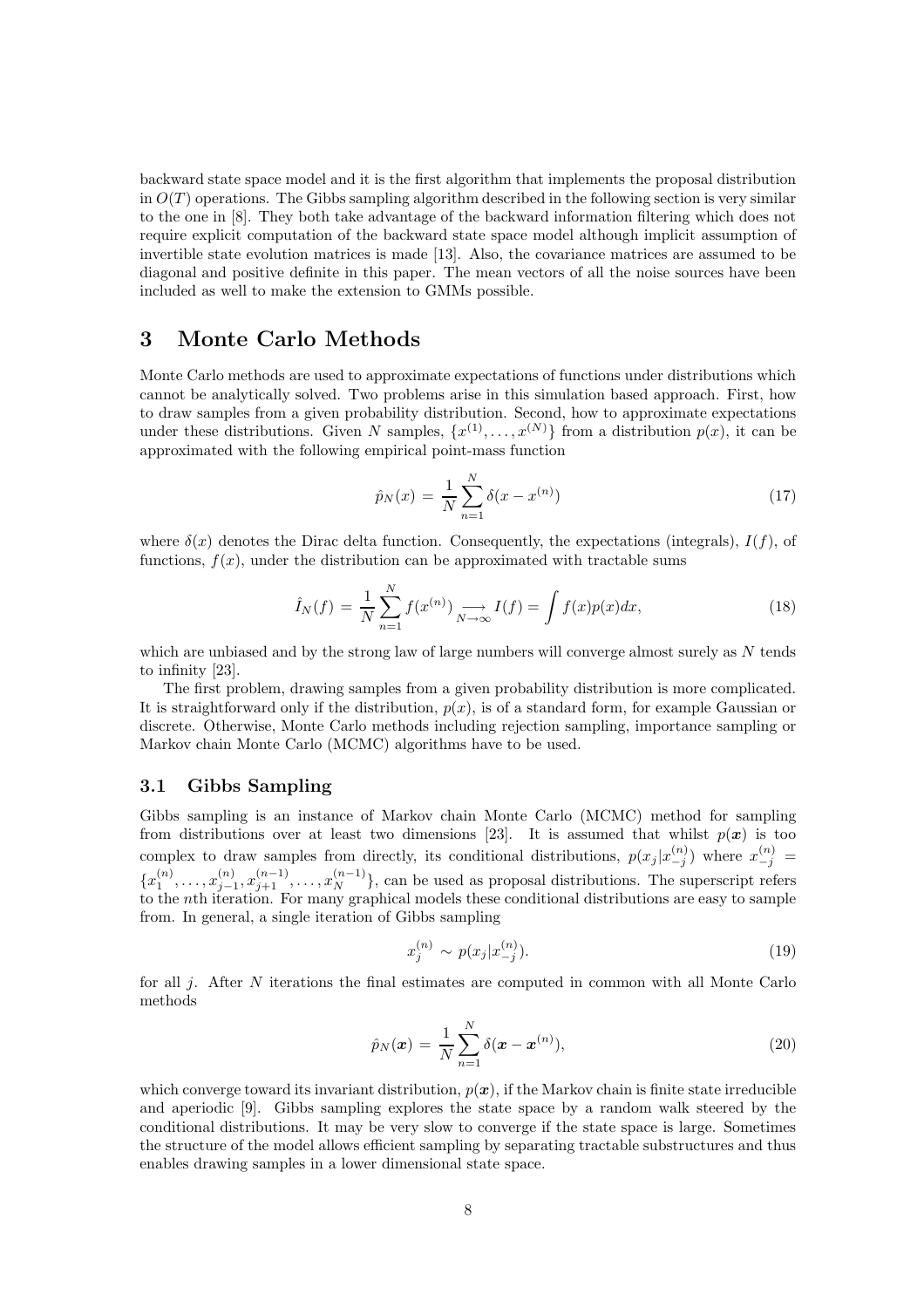Rao-Blackwellisation [23] can be used to increase the efficiency of Gibbs sampling for SLDS. Instead of drawing samples directly from the joint posterior of the discrete and continuous states,  $p(q_t, x_t | \mathbf{O}, q_{-t}, x_{-t})$ , samples are drawn from the posterior of the discrete state,  $P(q_t | \mathbf{O}, q_{-t})$ . Standard inference for the posterior of the continuous state vectors,  $p(\mathbf{x}_t|\mathbf{O}, \mathbf{Q}^{(n)})$ , can be used given the estimated discrete state sequence,  $Q^{(n)}$ .

The Rao-Blackwellised Gibbs sampling (RBGS) for SLDS [8] can be summarised as the following algorithm

- 1. initialise  $\{q_1^{(1)}, \ldots, q_T^{(1)}\}$  $\hat{\tau}$ <sup>'</sup>
- 2. for iteration  $n > 1$ 
	- draw samples  $q_t^{(n)} \sim P(q_t | \boldsymbol{O}, q_{-t}^{(n)})$  for all  $t \in [1, T]$
	- estimate statistics  $\hat{\boldsymbol{x}}_t^{(n)} = E\{\boldsymbol{x}_t | \boldsymbol{O}, \boldsymbol{Q}^{(n)}\}$  and  $\hat{\boldsymbol{R}}_t^{(n)} = E\{\boldsymbol{x}_t \boldsymbol{x}_t' | \boldsymbol{O}, \boldsymbol{Q}^{(n)}\}.$

Once all  $N$  iterations are finished, the final estimates can be approximated as follows

$$
\gamma_j(t) \approx \frac{1}{N} \sum_{n=1}^N \delta(j - q_t^{(n)}) \tag{21}
$$

$$
\hat{\boldsymbol{x}}_t \approx \frac{1}{N} \sum_{n=1}^N \hat{\boldsymbol{x}}_t^{(n)} \tag{22}
$$

$$
\hat{\boldsymbol{R}}_t \approx \frac{1}{N} \sum_{n=1}^N \hat{\boldsymbol{R}}_t^{(n)} \tag{23}
$$

which converge almost surely [8] toward the true posterior statistics  $\gamma_i(t) = P(q_t = j|\mathbf{0}), \hat{\mathbf{x}}_t =$  $E\{\boldsymbol{x}_t|\boldsymbol{O}\}\text{ and }\hat{\boldsymbol{R}}_t=E\{\boldsymbol{x}_t\boldsymbol{x}_t'|\boldsymbol{O}\}.$ 

## 3.2 Proposal Distribution for RBGS

A simple solution to obtain  $P(q_t|\mathbf{O}, q_{-t})$  would require running standard Kalman filter for all the N<sub>s</sub> discrete states for every time instance per iteration since  $P(q_t = j | \mathbf{O}, q_{-t}) \propto p(\mathbf{O}|q_t =$  $j, q_{-t}$ ) $p(q_t = j|q_{-t})$ . Unfortunately, this solution has a complexity of  $O(T^2)$  since the observation distributions are dependent on the entire discrete state history. More efficient algorithm can be derived using the following result [8]

$$
P(q_t|\boldsymbol{O}, q_{-t}) \propto
$$
  
\n
$$
P(q_{t+1}|q_t)P(q_t|q_{t-1})p(\boldsymbol{o}_t|\boldsymbol{o}_{1:t-1}, q_{1:t}) \int p(\boldsymbol{o}_{t+1:T}|\boldsymbol{x}_t, q_{t+1:T})p(\boldsymbol{x}_t|\boldsymbol{o}_{1:t}, q_{1:t})d\boldsymbol{x}_t
$$
\n(24)

where the term immediately before the integral,  $p(o_t|o_{1:t-1}, q_{1:t})$ , and the second term inside the integral,  $p(x_t|\mathbf{o}_{1:t}, q_{1:t})$ , are given by the standard Kalman filter described in Appendix B as follows

$$
p(\boldsymbol{o}_t | \boldsymbol{o}_{1:t-1}, q_{1:t}) = \mathcal{N}(\boldsymbol{o}_t; \boldsymbol{C}_t \boldsymbol{x}_{t|t-1} + \boldsymbol{\mu}_t^{(o)}, \boldsymbol{C}_t \boldsymbol{\Sigma}_{t|t-1} \boldsymbol{C}_t' + \boldsymbol{\Sigma}_t^{(o)})
$$
(25)

$$
p(\boldsymbol{x}_t|\boldsymbol{o}_{1:t}, q_{1:t}) = \mathcal{N}(\boldsymbol{x}_t; \boldsymbol{x}_{t|t}, \boldsymbol{\Sigma}_{t|t})
$$
\n(26)

Defining parameters  $C_{t|t+1}^{(f)}$ ,  $\mu_{t|t+1}^{(f)}$  and  $\Sigma_{t|t+1}^{(f)}$  for the distribution  $p(\boldsymbol{o}_{t+1:T}|\boldsymbol{x}_t, q_{t+1:T})$  as in Appendix B.2, the integral in Equation 24 can be expressed as the following Gaussian

$$
\int p(\mathbf{o}_{t+1:T}|\mathbf{x}_t, q_{t+1:T}) p(\mathbf{x}_t|\mathbf{o}_{1:t}, q_{1:t}) d\mathbf{x}_t =
$$
\n
$$
\mathcal{N}(\mathbf{o}_{t+1:T}; \mathbf{C}_{t|t+1}^{(f)} \mathbf{x}_{t|t} + \mu_{t|t+1}^{(f)}, \mathbf{C}_{t|t+1}^{(f)} \Sigma_{t|t} \mathbf{C}_{t|t+1}^{\prime(f)} + \Sigma_{t|t+1}^{(f)})
$$
\n
$$
\propto |\Sigma_{t|t} \mathbf{P}_{t|t+1}^{-1} + \mathbf{I}|^{-\frac{1}{2}} \exp \left\{ \mathbf{x}_{t|t}^{\prime} \mathbf{P}_{t|t+1}^{-1} m_{t|t+1} - \frac{1}{2} \mathbf{x}_{t|t}^{\prime} \mathbf{P}_{t|t+1}^{-1} \mathbf{x}_{t|t} + \frac{1}{2} (m_{t|t+1} - \mathbf{x}_{t|t})^{\prime} \mathbf{P}_{t|t+1}^{-1} (\mathbf{P}_{t|t+1}^{-1} + \Sigma_{t|t}^{-1})^{-1} \mathbf{P}_{t|t+1}^{-1} (m_{t|t+1} - \mathbf{x}_{t|t}) \right\}
$$
\n(27)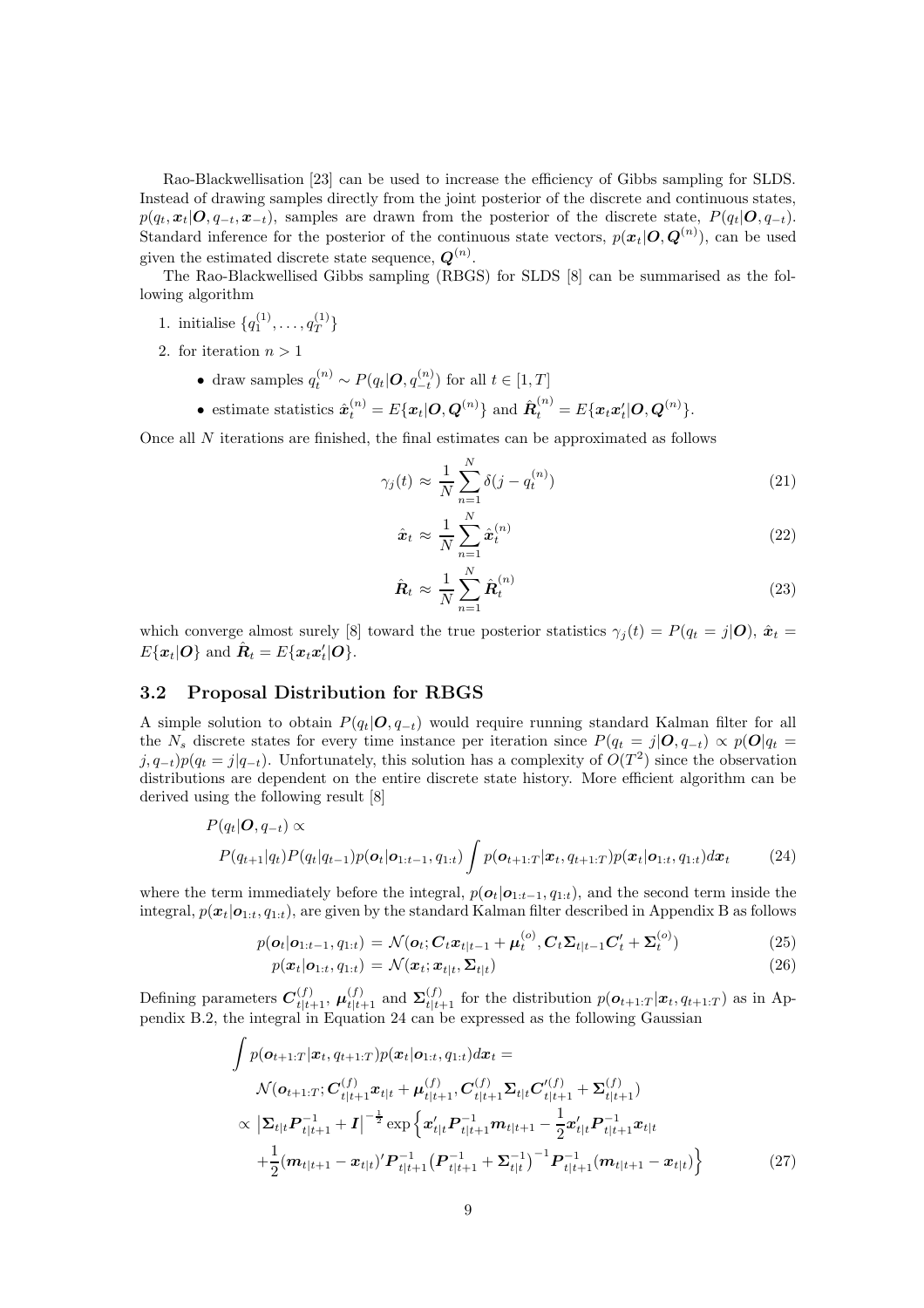where  $\mathbf{P}_{t|t+1}^{-1}$  and  $\mathbf{P}_{t|t+1}^{-1}\mathbf{m}_{t|t+1}$  are obtained using the following backward information filter de-<br>rived in Appendix B.2

$$
P_{t|t}^{-1} = C_t' \Sigma_t^{(o)-1} C_t + P_{t|t+1}^{-1}
$$
\n(28)

$$
\boldsymbol{P}_{t-1|t}^{-1} = \boldsymbol{A}_t' \big(\boldsymbol{P}_{t|t}^{-1} \boldsymbol{\Sigma}_t^{(x)} + \boldsymbol{I}\big)^{-1} \boldsymbol{P}_{t|t}^{-1} \boldsymbol{A}_t \tag{29}
$$

where  $P_{T|T+1}^{-1} = 0$  and

$$
\boldsymbol{P}_{t|t}^{-1}\boldsymbol{m}_{t|t} = \boldsymbol{P}_{t|t+1}^{-1}\boldsymbol{m}_{t|t+1} + \boldsymbol{C}'_t \boldsymbol{\Sigma}_t^{(o)-1} (\boldsymbol{o}_t - \boldsymbol{\mu}_t^{(o)}) \tag{30}
$$

$$
\boldsymbol{P}_{t-1|t}^{-1} \boldsymbol{m}_{t-1|t} = \boldsymbol{A}_t' \big(\boldsymbol{P}_{t|t}^{-1} \boldsymbol{\Sigma}_t^{(x)} + \boldsymbol{I}\big)^{-1} \boldsymbol{P}_{t|t}^{-1} \big(\boldsymbol{m}_{t|t} - \boldsymbol{\mu}_t^{(x)}\big) \tag{31}
$$

where  $\mathbf{P}_{T|T+1}^{-1}\mathbf{m}_{T|T+1} = \mathbf{0}$ . These algorithms differ from the ones presented in [8] by including the mean vectors which allows an extension to Gaussian mixture model noise sources.

Finally, the proposal distribution,  $P(q_t|\mathbf{O}, q_{-t})$ , to draw the samples from in Rao-Blackwellised Gibbs sampling for SLDS can be expressed as

$$
P(q_t|\mathbf{O}, q_{-t}) \propto
$$
  
\n
$$
P(q_{t+1}|q_t)P(q_t|q_{t-1})\mathcal{N}(\mathbf{o}_t; \mathbf{C}_t \mathbf{x}_{t|t-1} + \boldsymbol{\mu}_t^{(o)}, \mathbf{C}_t \boldsymbol{\Sigma}_{t|t-1} \mathbf{C}_t' + \boldsymbol{\Sigma}_t^{(o)}) |\boldsymbol{\Sigma}_{t|t} \mathbf{P}_{t|t+1}^{-1} + \mathbf{I}|^{-\frac{1}{2}}
$$
  
\n
$$
\times \exp \left\{ \mathbf{x}_{t|t}' \mathbf{P}_{t|t+1}^{-1} \mathbf{m}_{t|t+1} - \frac{1}{2} \mathbf{x}_{t|t}' \mathbf{P}_{t|t+1}^{-1} \mathbf{x}_{t|t} + \frac{1}{2} (\mathbf{m}_{t|t+1} - \mathbf{x}_{t|t})' \mathbf{P}_{t|t+1}^{-1} (\mathbf{P}_{t|t+1}^{-1} + \boldsymbol{\Sigma}_{t|t}^{-1})^{-1} \mathbf{P}_{t|t+1}^{-1} (\mathbf{m}_{t|t+1} - \mathbf{x}_{t|t}) \right\}
$$
\n(32)

A detailed derivation can be found in Appendix C.

As discussed in Section 2.1, Gaussian mixture models may be used as the noise sources for the SLDS. They can be easily incorporated into the Gibbs sampling framework. In the initialisation, the mixture component indicator sequences must also be initialised. The proposal distribution in Equation 32 has to be modified by multiplying it by the mixture component priors. For example, if GMM is used as the observation noise distribution the proposal distribution has the form

$$
P(q_t, \omega_t^o | \boldsymbol{O}, q_{-t}, \omega_{-t}^o) = P(\omega_t^o) P(q_t | \boldsymbol{O}, q_{-t})
$$
\n(33)

If there are  $M^{(o)}$  observation noise components and  $N_s$  possible states at a time instant t, the sample has to be drawn from  $M^{(o)}N_s$  alternatives. Also, the forward and backward information filter statistics have to be computed along the fixed mixture component indicator sequences.

## 3.3 RBGS in Speech Recognition

The convergence of the Gibbs sampling depends heavily on the initialisation and the size of the state space where the samples are drawn from. The number of discrete states in a speech recognition system is typically in the thousands. For the initialisation a factor analysed HMM (FAHMM) [25] may be used. In the experiments later in this paper, a single discrete state per phone is used. Very similar FAHMM can be trained by tying all the FAHMM parameters except the state space mean vectors at the model level. The only difference between the FAHMM and SLDS is in the state evolution process. The FAHMM is based on piece-wise constant state evolution whereas SLDS is smooth and linear. The training data can thus be aligned using the FAHMM to obtain a reasonable initial segmentation for the SLDS training. The state space may be further reduced by taking the transition restrictions into account.

Since the transcriptions for the training data are given in the standard supervised training schemes, the alignments from the Gibbs sampling iterations have to satisfy the restrictions imposed by the transcriptions. The restrictions can be summarised as follows.

• An utterance has to start in the first label in the transcription;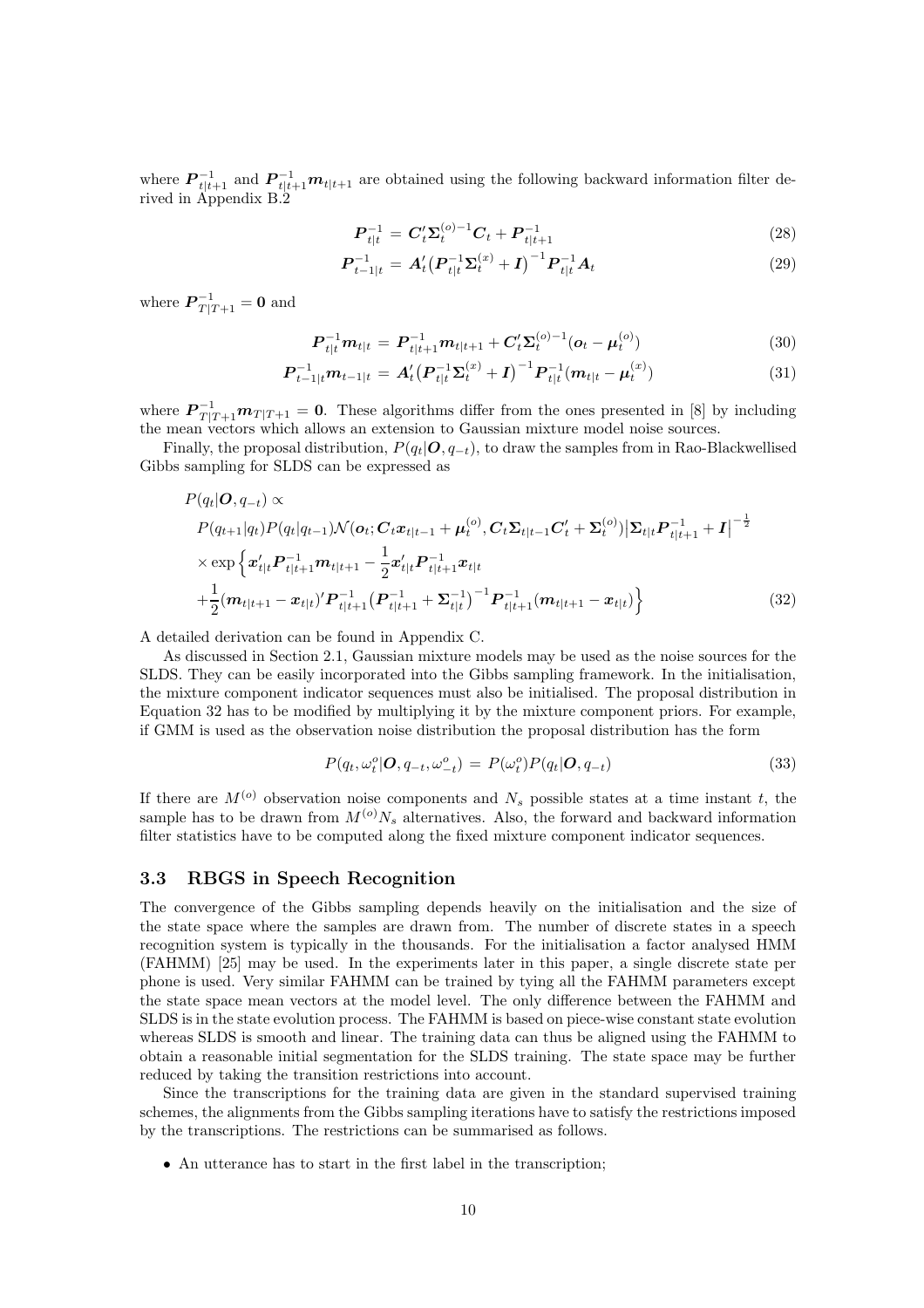- The correct order of the labels in the transcription has to be retained at all times;
- An utterance has to finish in the last label in the transcription.



Figure 4: Example iteration of Gibbs sampling for utterance 'what'.

An example iteration for an utterance 'what' is shown in Figure 4. The utterance consists of three phones 'w', 'ah' and 'td'. No samples have to be drawn for the first and the last state since the transcription starts in the label 'w' and finishes in the label 'td'. The sampling iteration moves to the right and at time  $t = 2$  the sample has to be drawn from two alternatives, 'w' and 'ah'. Since the state boundaries can move to the left only by a single time instant, similar restriction is imposed to right movements. Therefore at time  $t = 3$  no samples have to be drawn. At time  $t = 4$ , no samples can be drawn to retain the correct order of the labels in the transcription. Finally, the boundary between 'ah' and 'td' must be contested at time  $t = 5$ .

#### 3.4 Parameter Optimisation

The Gibbs sampling above explores different segmentations of the training data and given the initialisation is satisfactory, only a few samples have to be drawn to get reasonable estimates for the state posteriors. The standard expectation maximisation algorithm [6] can be generalised by using Monte Carlo approximation in the E step. In the case where multiple samples are drawn, this is known as the Monte Carlo EM (MCEM) [28]. The auxiliary function of SLDS for the EM algorithm can be expressed as

$$
Q(\mathcal{M}, \hat{\mathcal{M}}) = \sum_{\forall Q} \int p(\mathbf{X}, Q | \mathbf{O}, \mathcal{M}) \log p(\mathbf{O}, \mathbf{X}, Q | \hat{\mathcal{M}}) d\mathbf{X}
$$
(34)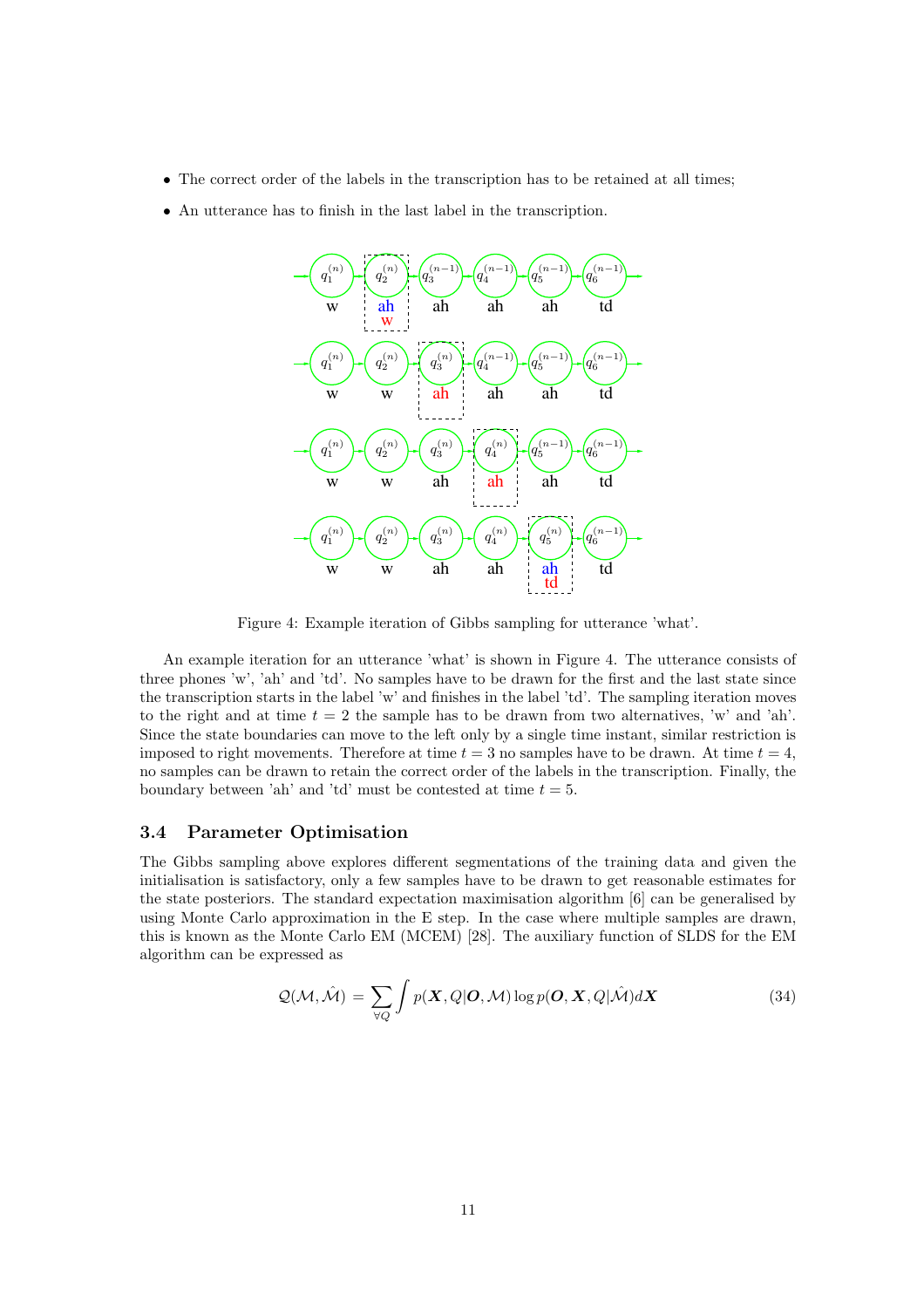Using the standard techniques to maximise the log-likelihood of the data the new discrete state parameters are given by

$$
\hat{\pi}_j = \frac{\gamma_j(1)}{\sum_{i=1}^{N_s} \gamma_i(1)}\tag{35}
$$

$$
\hat{a}_{ij} = \frac{\sum_{t=2}^{T} \xi_{ij}(t)}{\sum_{t=2}^{T} \gamma_i(t-1)}
$$
\n(36)

where  $\xi_{ij}(t) = P(q_{t-1} = i, q_t = j | \mathbf{O})$  must be replaced by the counts of the transitions from state i to j and  $\gamma_i(t)$  as defined in Equation 21.

The new linear dynamical system parameters are updated according to the standard formulae in Equations 8-15 where the sufficient statistics are accumulated along the fixed discrete state and possible mixture component indicator sequences. The update formulae in Equations 8-15 are based on the assumption of the posteriors being single component Gaussians. For the SLDS this is not true since there should be  $N_s^T$  components at every time instance in an utterance and the convergence of MCEM cannot be guaranteed.

An alternative approach to parameter update is to use a single most likely discrete state sequence (MLSS) found during RBGS and update the LDS parameters along this path. Given the discrete state sequence the continuous state posteriors are distributed according to a single Gaussian and the standard LDS parameter update formulae may be used. In MLSS training, the discrete state posteriors,  $\gamma_i(t)$ , in Equations 8-15 are replaced by a zero-one function that picks the statistics from the along the most likely path.

## 4 Experiments

In this section, experiments using the ARPA Resource Management Corpus are presented. The aim of these experiments is to make a fair comparison between a tractable system such as the FAHMM and the SLDS for which approximate methods have to be used. The word error rates for the state-of-the-art three state systems are quoted just for reference. The more complex systems were evaluated with simpler configurations. The SLDS and SSM systems were also compared using the same approximate training and evaluation schemes. Even though exact inference is possible for the SSM, it cannot be extended to include Gaussian mixture models in the noise sources. Since the same approximate training and inference schemes apply for SMMs, it may be argued that the comparisons presented below are fair.

Following the HTK RM Recipe [29], it is easy to build a state-of-the-artsystem based on HMMs. The baseline systems for the experiments below were built starting from a context independent single mixture Gaussian HMM system with three emitting states and diagonal covariance matrices. The initial monophone models were cloned to produce a triphone system for which decision tree clustering was applied to make the final model sets. The clustering was done in both model (single state systems) and state level (three state systems) to produce two different systems.

Two observation vector configurations based on Mel-frequency cepstral coefficients (MFCCs) were used. In the first configuration, the vectors comprised 13 MFCCs with the  $c_0$  replaced by the energy of the frame. This is referred as the 13-dimensional system  $(p = 13)$ . In the second configuration, the delta and delta-delta parameters were added in the observation vectors. This configuration is referred as the 39-dimensional system  $(p = 39)$ .

The training data set of the RM task consists of 3990 utterances. For the evaluation, 1200 test utterances (feb89, oct89, feb91, sep92), test, and a randomly selected 300 utterance subset of the training data, train, were used. For some of the more time consuming experiments only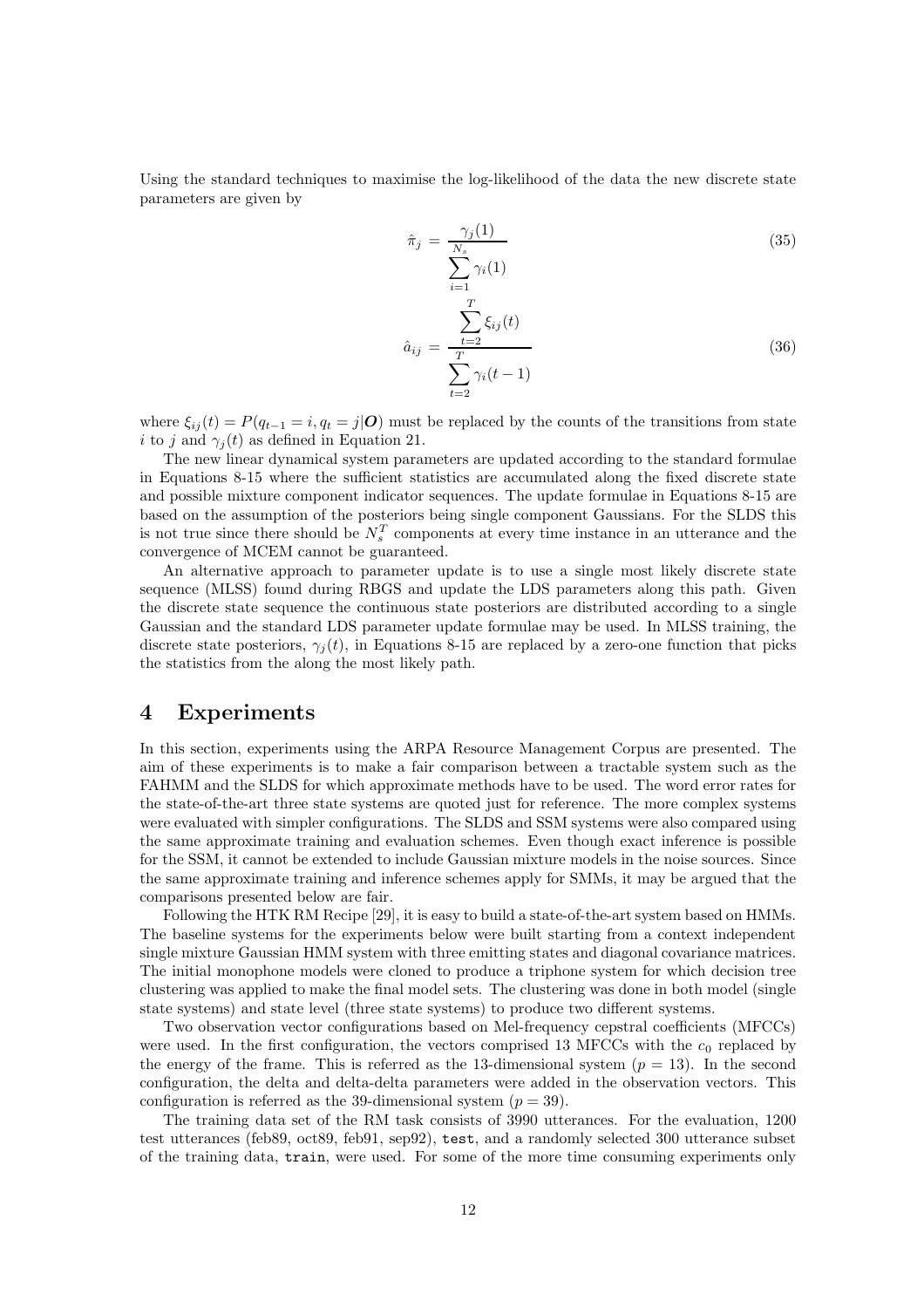the feb89 set was used. A simple word-pair grammar was used as the language model in all the experiments.

## 4.1 Single State Systems

A single state SLDS was used to make a fair comparison between the baseline FAHMM and the SLDS systems. The baseline FAHMM was based on the HMM system with three emitting states. All the FAHMM parameters apart from the continuous state space mean vectors were tied on the model level. The SLDS system on the other hand had a single state per model. By tying this way, it is possible to see how the different state evolution assumptions, piece-wise constant and linear continuous, perform on the same task with approximately equal complexity. The baseline FAHMM system was used to align the training data and produce the aligned 100-best lists. Single and two observation mixture component systems were used. The observation process parameters of SLDS and SSM systems were initialised based on the baseline FAHMM. Both systems used a single set of LDS parameters per triphone. The initial continuous state vector distribution was initialised to the parameters of the first emitting state of the alignment FAHMM. The state evolution noise mean vectors were set to zeroes and the variances equal to the initial state variances. The state transition matrices,  $A_i$ , were all initialised to identity matrices.



Figure 5: Average log-likelihood of the training data against the number of iterations.

The model aligned training data was used to train the SLDS and SSM systems with the EM algorithm. For the FAHMM, the Baum-Welch algorithm [2] was used to infer the state alignment keeping the model alignment fixed. This way the algorithm could find the optimal discrete state alignments within the fixed segments. The average log-likelihoods of the training data against the number of iterations are shown in Figure 5. The first four iterations correspond to the baseline FAHMM training with full Baum-Welch algorithm and the last nine iterations correspond to the model aligned training. For the SLDS with fixed training alignment (SLDS) the log-likelihood slowly increased. Using MCEM the log-likelihood always increased, though not as smoothly, and yielded a lower final log-likelihood than the fixed alignment training. As discussed in Section 3, the MCEM is not guaranteed to increase the log-likelihood. The state posteriors for this data were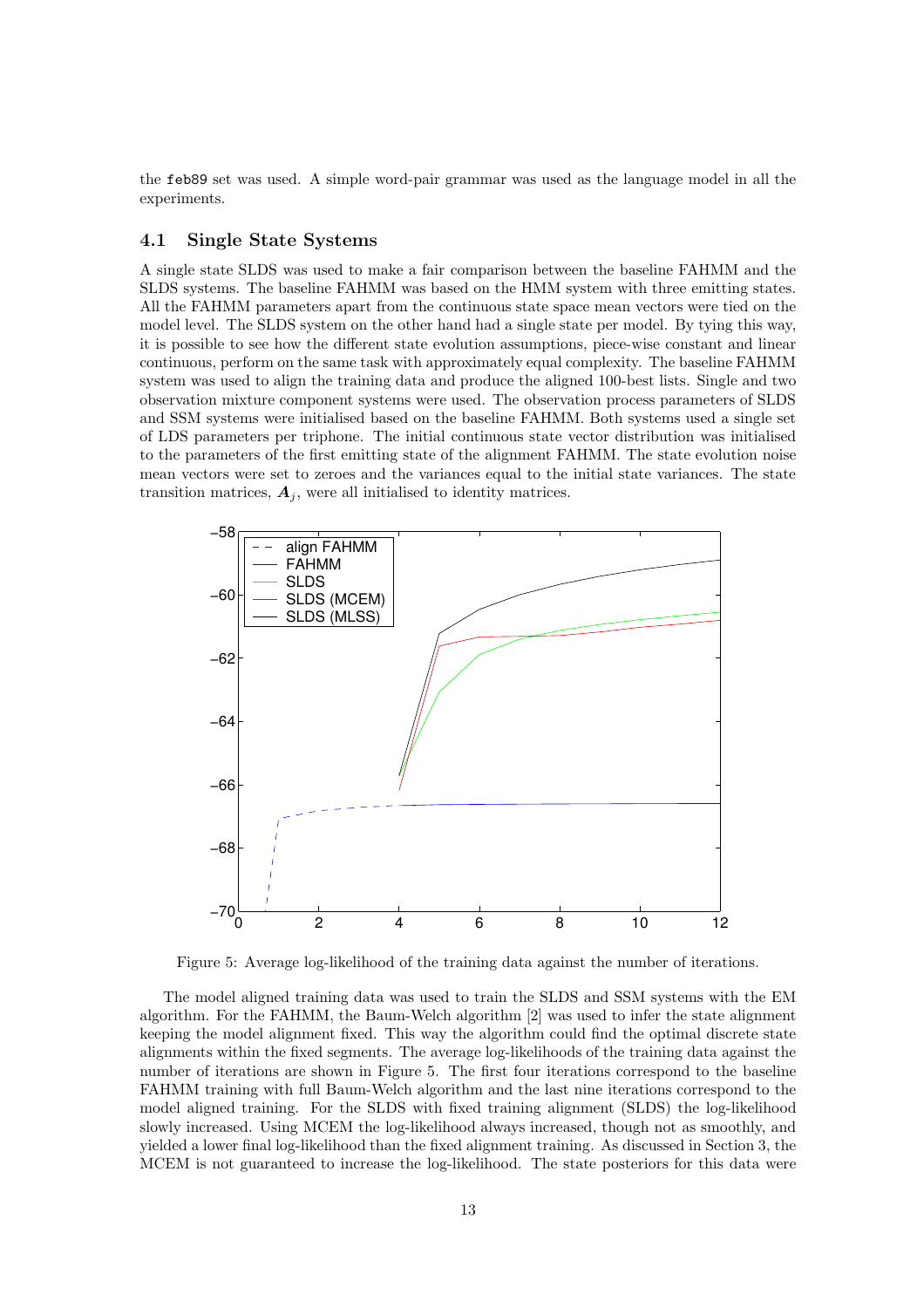highly non-Gaussian. In initial experiments MCEM gave significantly worse performance than other forms of training and was not investigated further. The MLSS training log-likelihoods with 5 iterations of Gibbs sampling are also shown in Figure 5. MLSS training clearly finds alignments with higher log-likelihood than using the fixed alignments. The maximum log-likelihood value was found during the first 5 iterations with these model and data sets. Higher numbers up to 1000 iterations for individual utterances were tested with no significant improvement.

| ${\rm Task}$ | <b>HMM</b> | FAHMM   13-dim FAHMM   39-dim FAHMM |       |                                 |      |      |
|--------------|------------|-------------------------------------|-------|---------------------------------|------|------|
|              | $M=6$      | $M=5$                               |       | $M = 1$ $M = 2$ $M = 1$ $M = 2$ |      |      |
| test         | 3.99       | 3.67                                | 19.39 | 17.60                           | 8.85 | 7.28 |
| train        | 1.73       | 1.85                                | 6.37  | 4.37                            | 1.28 | 0.60 |

Table 1: Full decoding results for the state-of-the-art HMM and FAHMM systems and for the 13 and 39-dimensional baseline FAHMMs.



Figure 6: Word error rate for the test data against the number of hypotheses for the 39 dimensional SLDS with fixed aligned N-best rescoring.

The full decoding word error rates for the 13 and 39-dimensional baseline FAHMMs are shown in Table 1. As a reference, word error rates for state clustered multiple component HMM and FAHMM systems are given for the standard 39-dimensional front-end. Due to the non-standard model clustering, tying schemes and single component noise distributions, the baseline FAHMM results are far from the best achievable. These baseline FAHMM systems were used to produce the 100-best lists for the rescoring experiments below. To give an idea of the range of the word error rates that may be obtained by rescoring the 100-best lists, the "oracle" (best) and "idiot" (worst) error rates are shown in Table 2. The number of hypotheses in an N-best rescoring scheme should also be large enough to minimise the cross system effects due to the different modelling assumptions. The word error rates for the test data against the number of hypotheses for SLDS with fixed aligned N-best rescoring is shown in Figure 6. The error rates varied significantly up to about 20 hypotheses and 50-best rescoring seems to give a bit worse results compared to the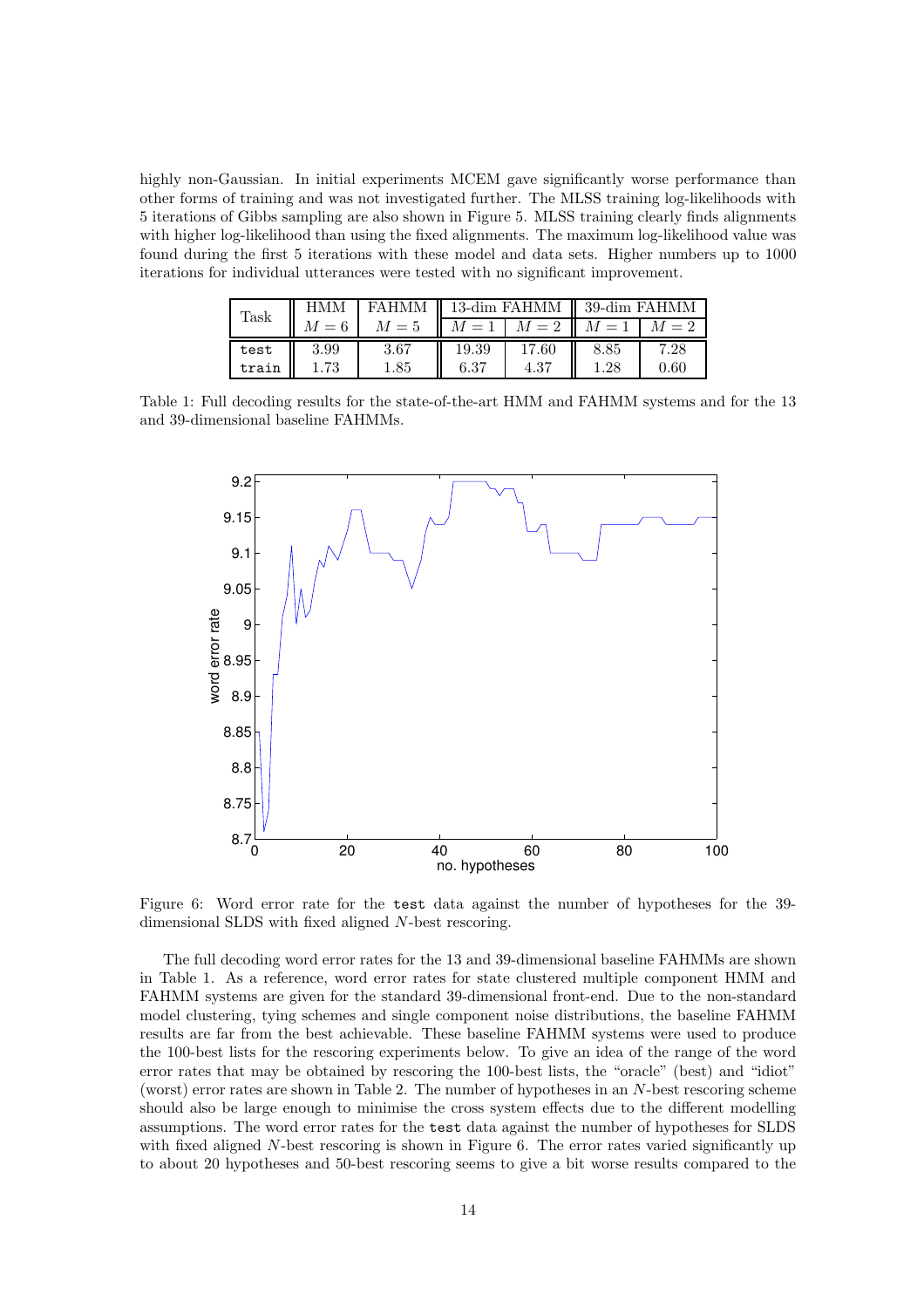100-best. However, the SLDS and FAHMM state evolution assumptions are different and it can always be argued that a full decoding with SLDS might produce a transcription different to any of the hypotheses produced by the FAHMM.

| ${\rm Task}$ | 13-dim FAHMM                                                                                            |       | 39-dim FAHMM |       |  |  |
|--------------|---------------------------------------------------------------------------------------------------------|-------|--------------|-------|--|--|
|              | $M=1$                                                                                                   | $M=2$ | $M=1$        | $M=2$ |  |  |
|              | test   $5.28 - 60.31$   $4.59 - 59.14$   $1.13 - 59.47$   $0.73 - 57.02$                                |       |              |       |  |  |
|              | train $\parallel$ 0.19 - 44.20 $\parallel$ 0.11 - 42.61 $\parallel$ 0.0 - 44.88 $\parallel$ 0.0 - 42.73 |       |              |       |  |  |

|                 |  |  |  |  |  |  | Table 2: The "oracle - idiot" word error rates for the 13 and 39-dimensional baseline FAHMMs.   |  |  |
|-----------------|--|--|--|--|--|--|-------------------------------------------------------------------------------------------------|--|--|
|                 |  |  |  |  |  |  | These give the limits for the word error rates that may be obtained rescoring the corresponding |  |  |
| 100-best lists. |  |  |  |  |  |  |                                                                                                 |  |  |

The SSM and SLDS systems trained with the fixed alignments and MLSS with 5 iterations were evaluated by rescoring the aligned 100-best lists. The rescoring results are shown in Table 3. The 13-dimensional systems trained with the fixed alignments seem to yield better performance than the baseline FAHMM. This could be a result of the better temporal correlation modelling in the SSM and SLDS compared to the FAHMM when no delta or delta-delta parameters were used. However, the improvement over the baseline is not very significant since it is still far off the stateof-the-art systems. The 39-dimensional single component systems with fixed alignment training show some signs of over training since the train set performance is better than the baseline. This does not seem to be the case in the two component systems where the test set performance is even lower than the single component one. Surprisingly, the performance is much worse when the MLSS training has been applied even though the average log-likelihoods suggest the training is more efficient. Especially, for the 13-dimensional two component system the performance of the systems trained with MLSS is plainly bad. However, it is well known that the models producing higher log-likelihoods for the seen data do not necessarily perform better on recognising unseen data.

| Task  | $\boldsymbol{v}$ |          | fixed SSM | fixed SLDS |            | MLSS SSM |       |       | <b>MLSS SLDS</b> |
|-------|------------------|----------|-----------|------------|------------|----------|-------|-------|------------------|
|       |                  | M        |           |            | $= 2$<br>М | $=$      |       |       |                  |
| test  | 13               | 17.52    | 17.23     | 16.36      | 16.67      | 17.86    | 23.44 | 16.21 | 19.51            |
| train |                  | 6.37     | 5.95      | 4.94       | 4.56       | 7.01     | .79   | 5.12  | 6.48             |
| test  | 39               | 9.07     | 9.66      | 9.16       | 9.48       | 12.96    | 12.18 | 11.68 | 15.18            |
| train |                  | $1.06\,$ | 0.98      | $1.09\,$   | $1.06\,$   | 2.86     | 2.15  | 2.03  | 3.17             |

Table 3: Fixed alignment 100-best rescoring word error rates for the model clustered systems trained with fixed alignments, and MLSS with 5 Gibbs sampling iterations.

The rescoring using Gibbs sampling was done using the feb89 evaluation data set because the iteration of all the 100 hypotheses for even 5 times was very time consuming. The number of iterations was chosen again based on the finding that the highest log-likelihood value was obtained during the first 5 iterations. To illustrate this, the average of the maximum likelihoods for a set of 100 test utterances against the number of Gibbs sampling iterations is shown in Figure 7. The rescoring results using Gibbs sampling are shown in Table 4. The baseline word error rates were 17.57 and 15.70 for the 13-dimensional single and two component systems, and 6.40 and 5.35 for the 39-dimensional ones. Again the performance is disappointing compared to the baseline.

## 4.2 Three State Systems

Finally, three state systems based on state clustered triphone HMMs and 39-dimensional front-end were built. In these experiments, the FAHMM system was close to the state-of-the-art systems. Only fewer observation mixture components were used. Due to the increased number of states in the systems, more Gibbs sampling iterations had to be carried out to find the maximum likelihood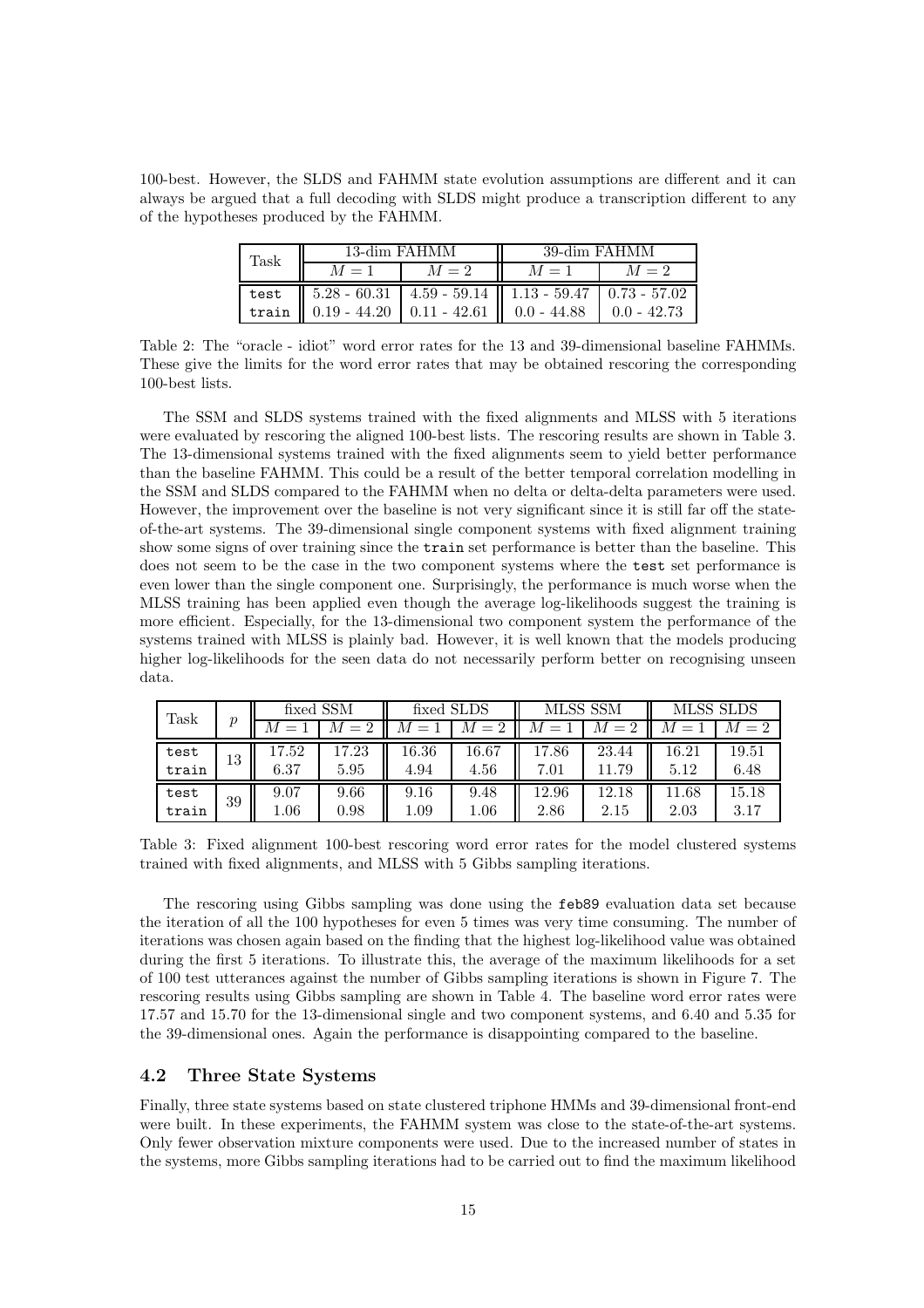

Figure 7: Average of maximum log-likelihood for a set of 100 test utterances with 100 hypotheses against the number of Gibbs sampling iterations. The highest log-likelihoods are obtained within the first 5 iterations.

|                  |                | fixed SSM | fixed SLDS |       | MLSS SSM |      | MLSS SLDS   |  |  |
|------------------|----------------|-----------|------------|-------|----------|------|-------------|--|--|
| $\boldsymbol{p}$ |                |           |            |       |          |      |             |  |  |
| ŦΩ               | $\Lambda$      | .6.91     | 15.31      | 15.38 | .96      |      | 31<br>15.31 |  |  |
| 39               | $^{\prime}.81$ | .24       | $8.06\,$   | 8.28  | 10.62    | 8.59 | 8.55        |  |  |

Table 4: 100-best rescoring results in the feb89 set for the model clustered systems using 5 Gibbs sampling iterations per hypothesis.

state sequence. Due to time constraints MLSS training was not performed. The rescoring results for the SLDS and SSM systems using fixed alignments and Gibbs sampling with 10 iterations are shown in Table 5. For the SSM, Gibbs sampling did not find any better discrete state alignments and the results are equal to the fixed alignment results. The more discrete states there are in a SSM system the closer it becomes to a FAHMM system. This close relationship between the SSM and FAHMM systems may explain that no better alignments were found. Unfortunately, the SLDS performance is again worse than the baseline performance especially for the two component case and when Gibbs sampling was used. The strictly linear first-order state evolution process seems to be inappropriate for speech recognition.

| М |      |      | 81. DS            |      |                   |  |
|---|------|------|-------------------|------|-------------------|--|
|   |      | —    | $\qquad \qquad -$ | $=$  |                   |  |
|   | 3.67 | 3.67 | 3.98              | 4.49 | 4.49              |  |
| ∩ | 2.97 | 3.36 | 3.<br>.44         | 4.30 | 4.30 <sub>1</sub> |  |

Table 5: 100-best rescoring results in the feb89 set for the state clustered systems and fixed alignment training. Oracle: 0.12 ( $M = 1$ ), 0.08 ( $M = 2$ ). Idiot: 51.78 ( $M = 1$ ), 51.43 ( $M = 2$ ).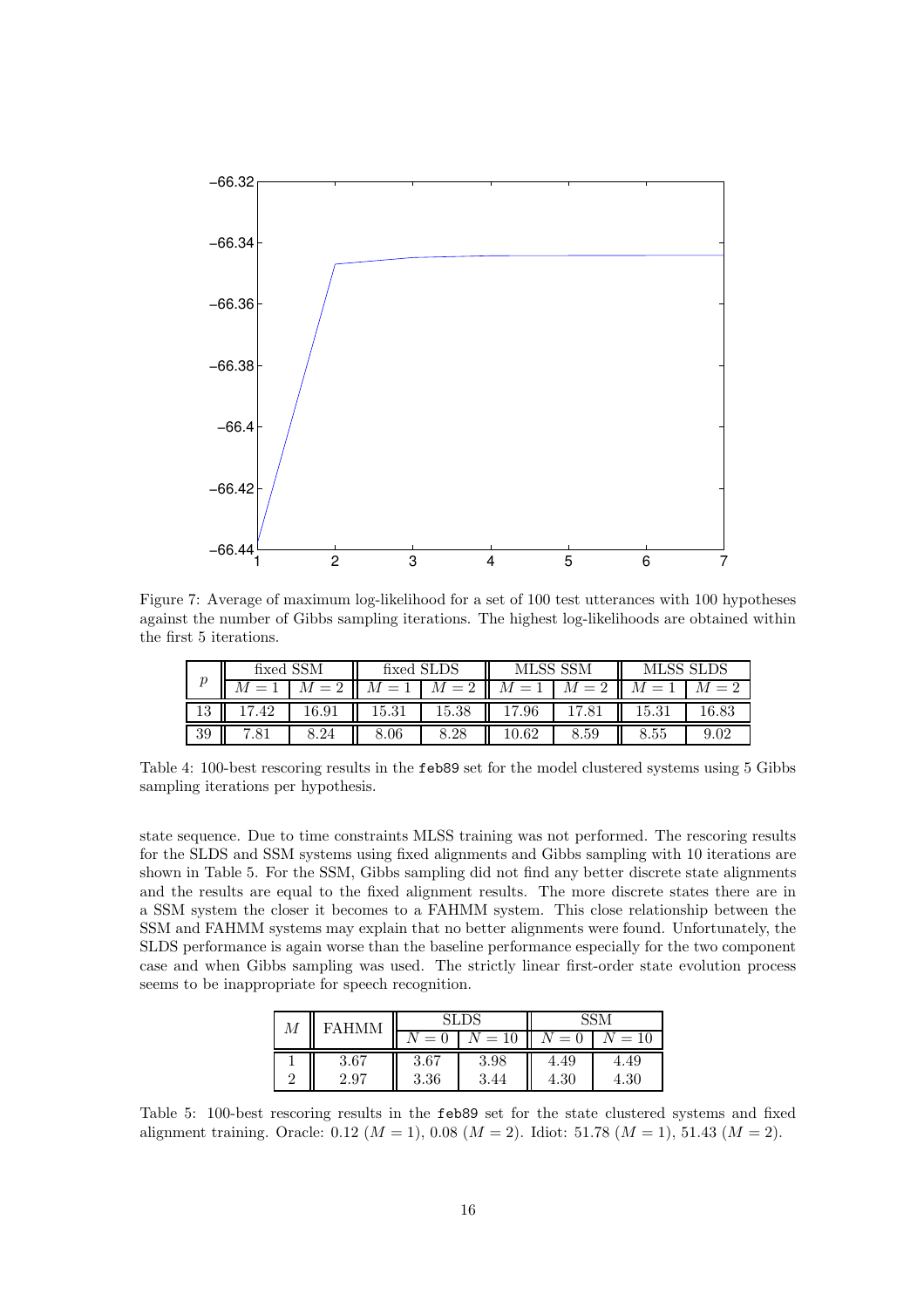# 5 Conclusions

This paper has introduced a new method to train and evaluate switching linear dynamical systems when used as an acoustic model for speech recognition. The new scheme is based on MCMC simulation of the discrete state space and takes advantage of the tractable sub-structures in the model. Various implementation and efficiency issues for applying Rao-Blackwellised Gibbs sampling to speech recognition have been described.

The performance of the SLDS and FAHMM were compared. RBGS was successfully applied to SLDS for both training and decoding, in terms of increasing log-likelihoods. However, the rescoring results were disappointing. The error rates were typically worse than the baseline FAHMM that was used to generate the N-best lists. Furthermore the performance became worse as "better" state alignments were used. Only the fixed alignment trained models showed any performance gain over the highly simplified alignment FAHMM. This error rate is still significantly worse than a standard HMM, or FAHMM. This happens despite the RBGS is guaranteed to converge in the limit and higher log-likelihoods were obtained in both training and evaluation.

Despite the structure that should provide better model for both spatial and temporal correlation, it appears that the linear first-order state evolution assumption is inappropriate for speech recognition. The systems based on HMMs which have a piece-wise constant state evolution can model a wider range of signals, even non-linear ones and seem to be more suitable for speech signals. The MCMC methods can be applied to non-linear state space models as well but the proposal mechanisms for those cannot be implemented as efficiently as for the SLDS. Currently, no practical algorithms exist for non-linear state space models when applied for speech recognition.

## 6 Acknowledgements

A-V.I. Rosti is funded by an EPSRC studentship and Tampere Graduate School in Information Science and Engineering. He received additional support from Jenny and Antti Wihuri Foundation. This work made use of equipment kindly supplied by IBM under an SUR award.

## References

- [1] Y. Bar-Shalom and X-R. Li. Estimation and Tracking: Principles, Techniques and Software. Artech House, 1993.
- [2] L.E. Baum and T. Petrie. Statistical inference for probabilistic functions of finite state Markov chains. Annals of Mathematical Statistics, 37:1554–1563, 1966.
- [3] C.S. Blackburn. Articulatory Methods for Speech Production and Recognition. PhD thesis, University of Cambridge, 1996.
- [4] X. Boyen and D. Koller. Tractable inference for complex stochastic processes. In Proceedings Conference on Uncertainty in Artificial Intelligence, pages 33–42, 1998.
- [5] C.K. Carter and R. Kohn. Markov chain Monte Carlo in conditionally Gaussian state space models. Biometrika, 83:589–601, 1996.
- [6] A.P. Dempster, N.M. Laird, and D.B. Rubin. Maximum likelihood from incomplete data via the EM algorithm. Journal of the Royal Statistical Society, 39:1–38, 1977.
- [7] V. Digalakis. Segment-Based Stochastic Models of Spectral Dynamics for Continuous Speech Recognition. PhD thesis, Boston University, 1992.
- [8] A. Doucet and C. Andrieu. Iterative algorithms for state estimation of jump Markov linear systems. IEEE Transactions on Sigmal Processing, 49(6):1216–1227, 2001.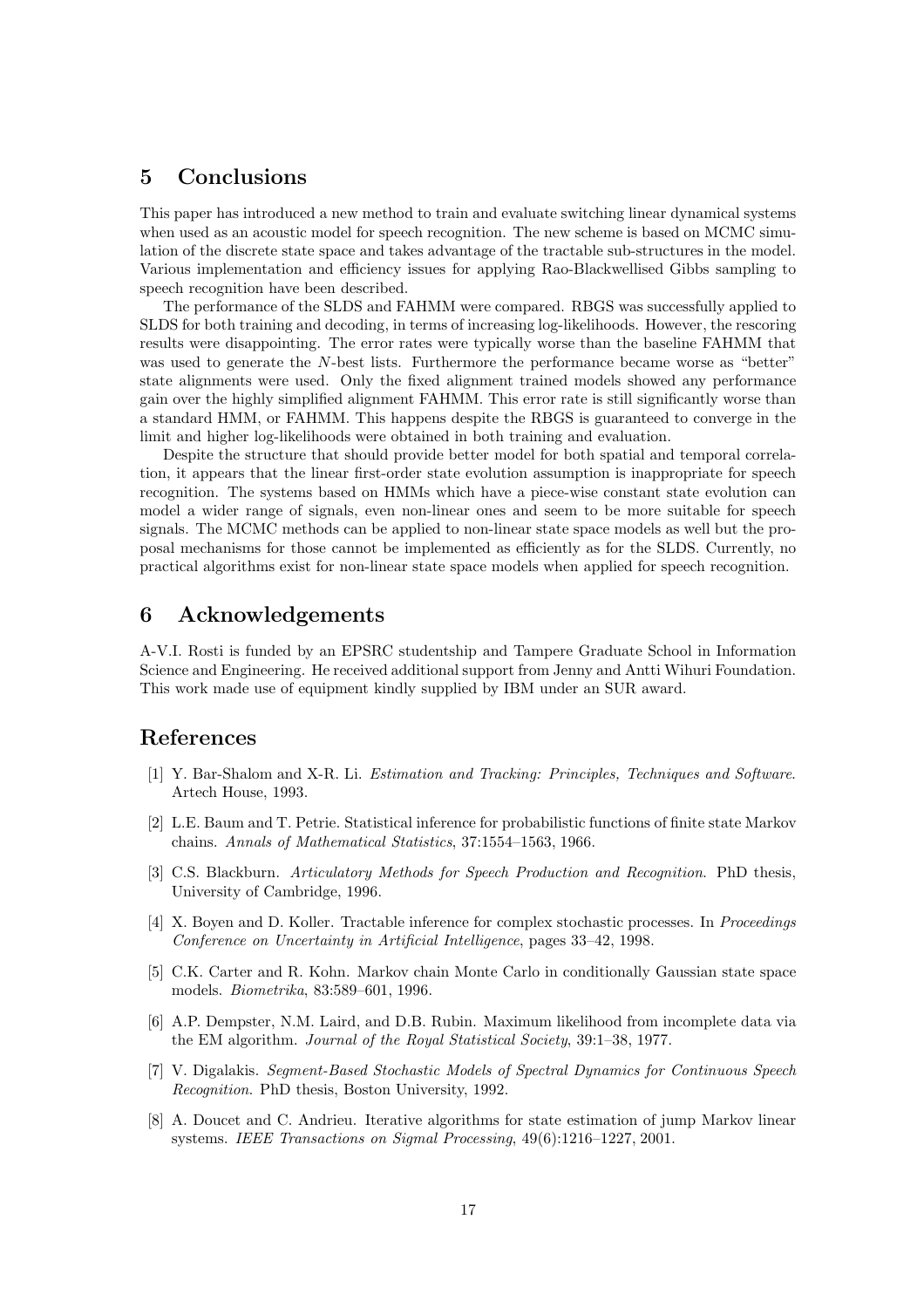- [9] A. Doucet, N. de Freitas, and N. Gordon. Sequential Monte Carlo Methods in Practice. Springer-Verlag, 2001.
- [10] J. Frankel, K. Richmond, S. King, and P. Taylor. An automatic speech recognition system using neural networks and linear dynamic models to recover and model articulatory traces. In Proceedings International Conference on Speech and Language Processing, 2000.
- [11] D.A. Harville. Matrix Algebra from a Statistician's Perspective. Springer, 1997.
- [12] T. Heskes and O. Zoeter. Expectation propagation for approximate inference in dynamic Bayesien networks. In *Proceedings Conference on Uncertainty in Artificial Intelligence*, pages 216–223, 2002.
- [13] T. Kailath, A.H. Sayed, and B. Hassibi. Linear Estimation. Prentice Hall, 2000.
- [14] R.E. Kalman. A new approach to linear filtering and prediction problems. Transactions of the American Society of Mechanical Engineering, Series D, Journal of Basic Engineering, 82:35–45, 1960.
- [15] J.Z. Ma and L. Deng. Efficient decoding strategy for conversational speech recognition using state-space models for vocal-tract-resonance dynamics. In Proceedings European Conference on Speech Communication and Technology, pages 603–606, 2001.
- [16] D.Q. Mayne. A solution of the smoothing problem for linear dynamic systems. Automatica, 4:73–92, 1966.
- [17] T.P. Minka. A family of algorithms for approximate Bayesian inference. PhD thesis, Massachusetts Institute of Technology, 2001.
- [18] K. Murphy. Learning switching Kalman filter models. Technical Report 98-10, Compaq Cambridge Research Lab., 1998. Available at http://www.cs.berkeley.edu/~murphyk/publ.html.
- [19] M. Ostendorf, V. Digalakis, and O. Kimball. From HMM's to segment models: A unified view of stochastic modeling for speech recognition. IEEE Transactions on Speech and Audio Processing, 4(5):360–378, 1996.
- [20] V. Pavlović, J.M. Rehg, T-J. Cham, and K.P. Murphy. A dynamic Bayesian network approach to figure tracking using learned dynamic models. In Proceedings International Conference on Computer Vision, pages 94–101, 1999.
- [21] V. Pavlović, J.M. Rehg, and J. MacCormick. Learning switching linear models of human motion. In Proceedings Neural Information Processing Systems, pages 981–987, 2000.
- [22] H.E. Rauch, F. Tung, and C.T. Striebel. Maximum likelihood estimates of linear dynamic systems. American Institute of Aeronautics and Astronautics Journal, 3(8):1445–1450, 1965.
- [23] C.P. Robert and G. Casella. Monte Carlo Statistical Methods. Springer-Verlag, 1999.
- [24] A-V.I. Rosti and M.J.F. Gales. Generalised linear Gaussian models. Technical Report CUED/F-INFENG/TR.420, Cambridge University Engineering Department, 2001. Available via anonymous ftp from ftp://svr-ftp.eng.cam.ac.uk/pub/reports/.
- [25] A-V.I. Rosti and M.J.F. Gales. Factor analysed hidden Markov models for speech recognition. Computer Speech and Language, 2004. To appear.
- [26] L. Saul and M.I. Jordan. Exploiting tractable substructures in intractable networks. In D.S. Touretzky, M.C. Mozer, and M.E. Hasselmo, editors, Advances in Neural Information Processing Systems, volume 8, pages 486–492. The MIT Press, 1996.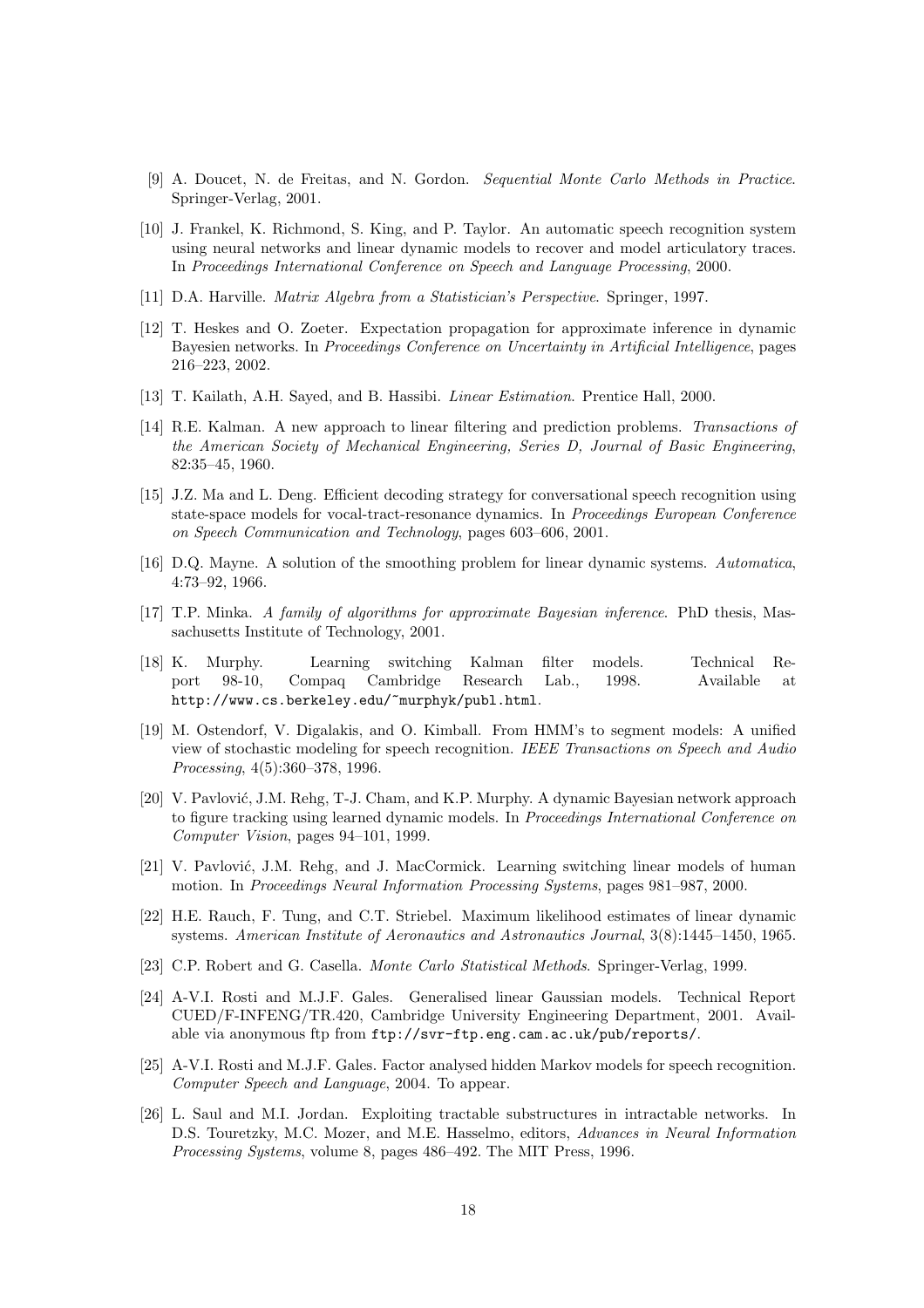- [27] A.J. Viterbi. Error bounds for convolutional codes and an asymptotically optimal decoding algorithm. IEEE Transactions on Information Theory, IT-13:260–269, 1967.
- [28] G.C.G. Wei and M.A. Tanner. A Monte Carlo implementation of the EM algorithm and the poor man's data augmentation algorithms. Journal of the American Statistical Association, 85:699–704, 1990.
- [29] S. Young, D. Kershaw, J. Odell, D. Ollason, V. Valtchev, and P. Woodland. The HTK Book (for HTK Version 3.0). Cambridge University, 2000.
- [30] J-L. Zhou, F. Seide, and L. Deng. Coarticulation modeling by embedding a target-directed hidden trajectory model into HMM – model and training. In Proceedings International Conference on Acoustics, Speech and Signal Processing, pages 744–747, 2003.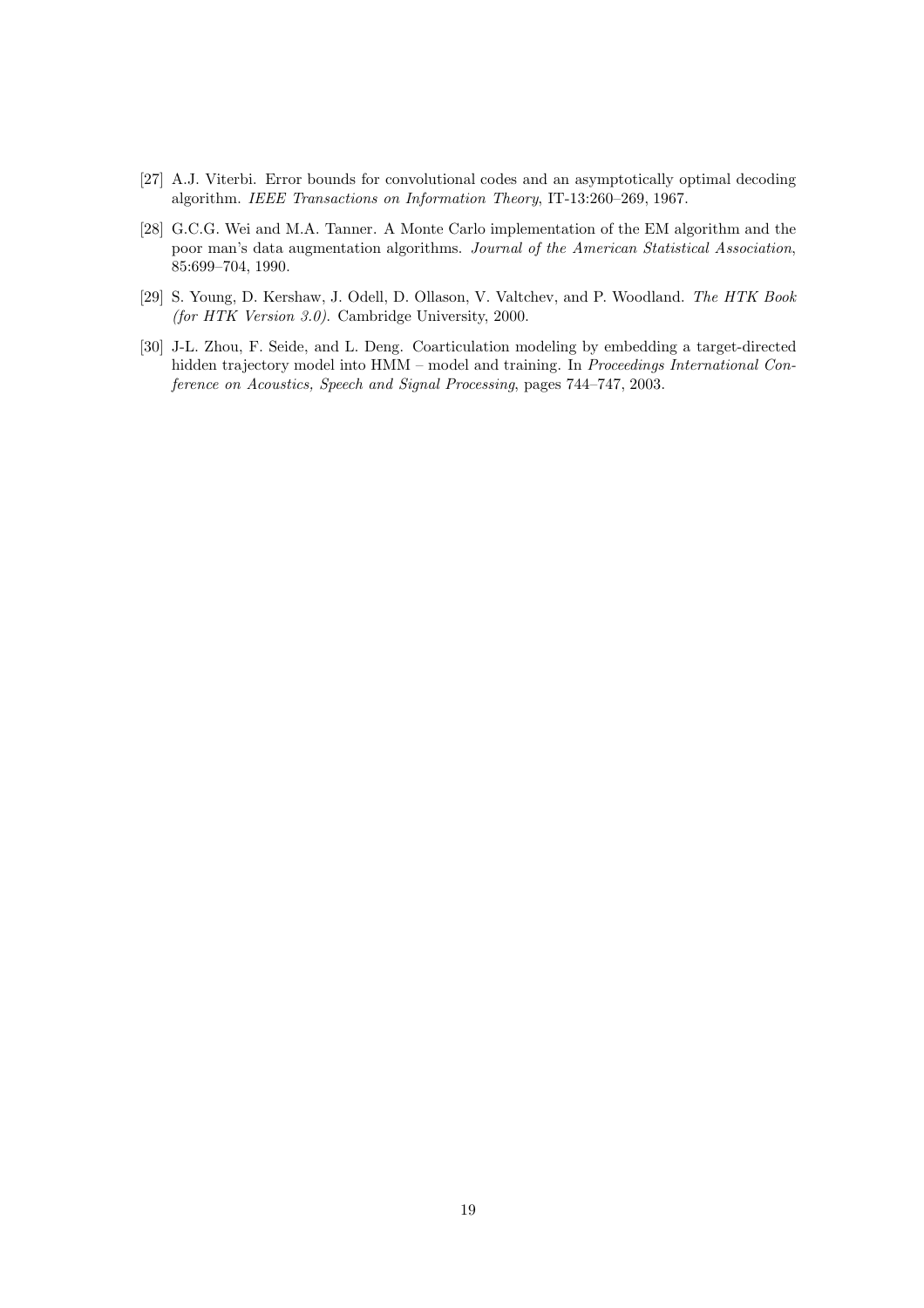# A Useful Results from Matrix Algebra

An inverse of a p by p matrix of the form  $STU + R$  has the following decomposition [11]

$$
(\boldsymbol{STU} + \boldsymbol{R})^{-1} = \boldsymbol{R}^{-1} - \boldsymbol{R}^{-1}\boldsymbol{S}(\boldsymbol{U}\boldsymbol{R}^{-1}\boldsymbol{S} + \boldsymbol{T}^{-1})^{-1}\boldsymbol{U}\boldsymbol{R}^{-1}
$$
(37)

This is often called the matrix inversion lemma. It can be often applied in linear estimation problems [13]. Especially, a matrix of the form  $TU(STU + R)^{-1}$  is often seen in minimum mean square estimation. The following identity for this matrix can be derived using the matrix inversion lemma

$$
TU(STU + R)^{-1} = TU(R^{-1} - R^{-1}S(UR^{-1}S + T^{-1})^{-1}UR^{-1})
$$
  
=  $T((UR^{-1}S + T^{-1}) - UR^{-1}S)(UR^{-1}S + T^{-1})^{-1}UR^{-1}$   
=  $(UR^{-1}S + T^{-1})^{-1}UR^{-1}$  (38)

A determinant of a p by p matrix of the form  $STU + R$  has the following decomposition [11]

$$
|\mathbf{STU} + \mathbf{R}| = |\mathbf{R}||\mathbf{T}||\mathbf{U}\mathbf{R}^{-1}\mathbf{S} + \mathbf{T}^{-1}| \tag{39}
$$

## B Information Forms of Kalman Filter

The standard covariance form of the Kalman filter and smoother were given in Section 2.2. In this appendix the information forms are presented. In the information form the forward and backward passes can be run independently, and the smoother estimates can be obtained by combining the two in common with the forward backward algorithm for HMMs [29].

## B.1 Forward Information Filter

An alternative derivation of the Kalman filter using the information form is presented here. The derivation requires a backward LDS to be introduced. Assuming invertible state evolution matrices, the backward LDS can be written as

$$
\boldsymbol{x}_{t-1} = \boldsymbol{A}_t^{-1} \boldsymbol{x}_t - \boldsymbol{A}_t^{-1} \boldsymbol{w}_t \tag{40}
$$

$$
\boldsymbol{o}_t = \boldsymbol{C}_t \boldsymbol{x}_t + \boldsymbol{v}_t \tag{41}
$$

where the state evolution noise  $w_t$  and  $v_t$  are the same independent noise variables as in the forward LDS. The observations from time 1 to t,  $o_{1:t}$ , can be expressed in terms of  $x_t$  and  $x_{t+1}$  as

$$
o_{1:t} = C_{t|t}^{(b)} x_t + v_{t|t}^{(b)}
$$
(42)

$$
o_{1:t} = C_{t+1|t}^{(b)} x_{t+1} + v_{t+1|t}^{(b)}
$$
\n(43)

where the observation matrices,  $C_{t|t}^{(b)}$  $t|t \text{ and } \boldsymbol{C}_{t+}^{(b)}$  $_{t+1|t}^{(o)}$ , are constructed as follows

$$
C_{t|t}^{(b)} = \begin{bmatrix} C_{t|t-1}^{(b)} \\ C_t \end{bmatrix}
$$
 (44)

$$
C_{t+1|t}^{(b)} = C_{t|t}^{(b)} A_{t+1}^{-1}
$$
\n(45)

where  $C_{0|1}^{(b)} = [$  ]; i.e., an empty matrix, and the observation noises,  $v_{t|t}^{(b)}$  $t|t|$  and  $\boldsymbol{v}_{t+}^{(b)}$  $_{t+1|t}^{(0)}$ , are constructed as follows

$$
\boldsymbol{v}_{t|t}^{(b)} = \begin{bmatrix} \boldsymbol{v}_{t|t-1}^{(b)} \\ \boldsymbol{v}_t \end{bmatrix} \tag{46}
$$

$$
\boldsymbol{v}_{t+1|t}^{(b)} = \boldsymbol{v}_{t|t}^{(b)} - \boldsymbol{C}_{t|t}^{(b)} \boldsymbol{A}_{t+1}^{-1} \boldsymbol{w}_{t+1}
$$
\n(47)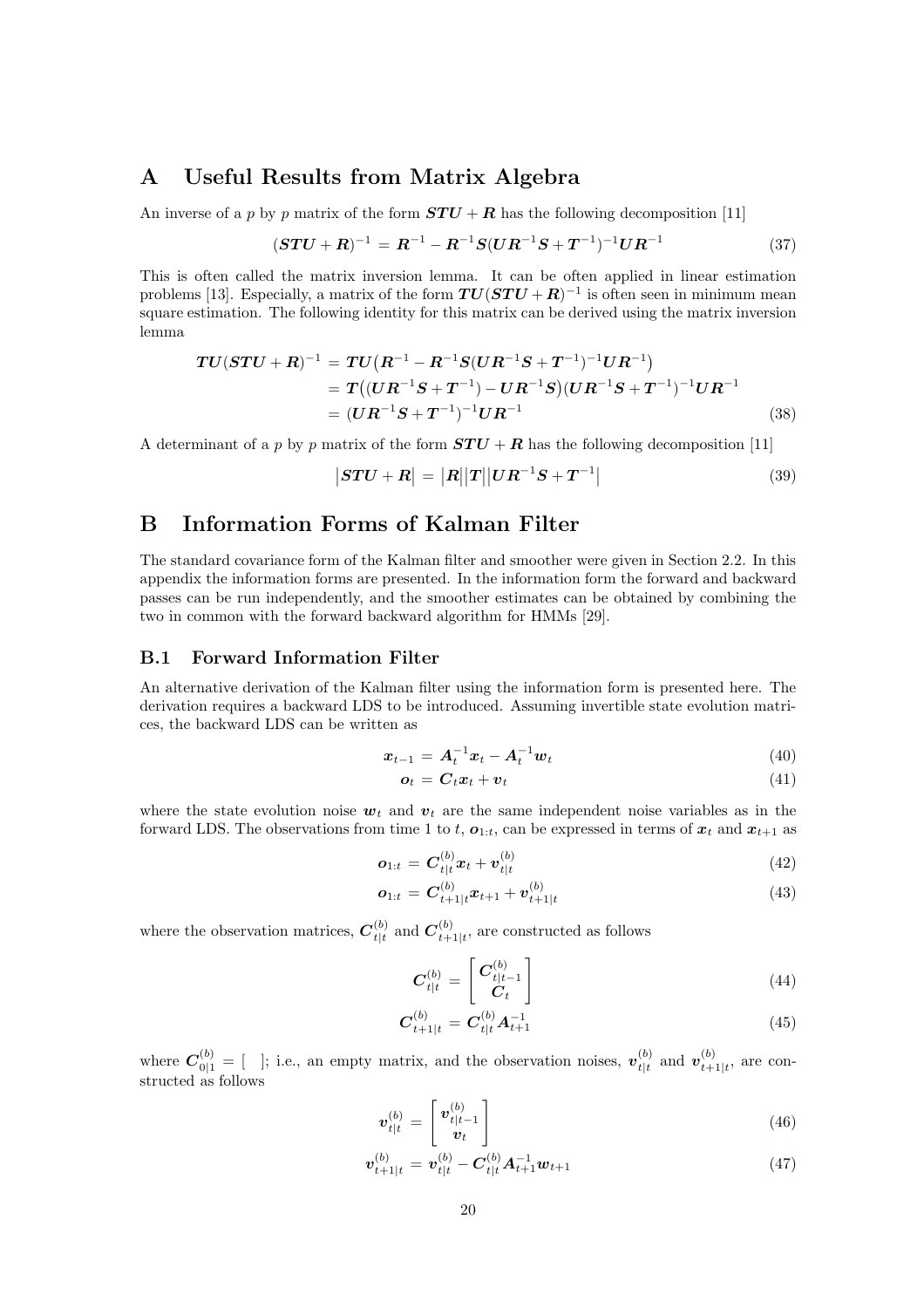where  $\mathbf{v}_{0|1}^{(b)} = [$  ]. Since the observation and state evolution noises,  $\mathbf{v}_t$  and  $\mathbf{w}_t$ , are assumed independent, the statistics of  $v_{t}^{(b)}$  $\frac{\left(b\right)}{t|t}$  and  $\frac{\boldsymbol{v}\left(b\right)}{t+1}$  $_{t+1|t}^{(0)}$  can be expressed as

$$
\mu_{t|t}^{(b)} = \begin{bmatrix} \mu_{t|t-1}^{(b)} \\ \mu_t^{(o)} \end{bmatrix} \tag{48}
$$

$$
\Sigma_{t|t}^{(b)} = \begin{bmatrix} \Sigma_{t|t-1}^{(b)} & \mathbf{0} \\ \mathbf{0} & \Sigma_t^{(o)} \end{bmatrix}
$$
(49)

$$
\mu_{t+1|t}^{(b)} = \mu_{t|t}^{(b)} - C_{t|t}^{(b)} A_{t+1}^{-1} \mu_{t+1}^{(x)}
$$
(50)

$$
\Sigma_{t+1|t}^{(b)} = C_{t|t}^{(b)} A_{t+1}^{-1} \Sigma_{t+1}^{(x)} (A_{t+1}^{-1})' C_{t|t}^{(b)'} + \Sigma_{t|t}^{(b)}
$$
(51)

where  $\mu_{0|1}^{(b)} = [$  ] and  $\Sigma_{0|1}^{(b)} = [$  ].

The Fisher estimators [13] of  $x_t$  and  $x_{t+1}$  given the observation sequence  $o_{1:t}$  define the recursions for the forward information filter and predictor covariance matrices,  $\sum_{t}^{-1}$  and  $\sum_{t+1|t}^{-1}$ , as follows

$$
\Sigma_{t|t}^{-1} = C_{t|t}^{(b)'} \Sigma_{t|t}^{(b)-1} C_{t|t}^{(b)}
$$
\n
$$
= C_t' \Sigma_t^{(o)-1} C_t + \Sigma_{t|t-1}^{-1}
$$
\n
$$
\Sigma_{t+1|t}^{-1} = C_{t+1|t}^{(b)'} \Sigma_{t+1|t}^{(b)-1} C_{t+1|t}^{(b)}
$$
\n(52)

$$
L_{t+1|t} = \mathbf{C}_{t+1|t} \mathbf{C}_{t+1|t} + \mathbf{C}_{t+1|t}
$$
\n
$$
= (\mathbf{A}_{t+1}^{-1})' \mathbf{C}_{t|t}^{(b)'} (\mathbf{C}_{t|t}^{(b)} \mathbf{A}_{t+1}^{-1} \mathbf{\Sigma}_{t+1}^{(x)} (\mathbf{A}_{t+1}^{-1})' \mathbf{C}_{t|t}^{(b)'} + \mathbf{\Sigma}_{t|t}^{(b)})^{-1} \mathbf{C}_{t|t}^{(b)} \mathbf{A}_{t+1}^{-1}
$$
\n
$$
= \mathbf{\Sigma}_{t+1}^{(x)-1} - \mathbf{\Sigma}_{t+1}^{(x)-1} ((\mathbf{A}_{t+1}^{-1})' \mathbf{C}_{t|t}^{(b)'} \mathbf{\Sigma}_{t|t}^{(b)-1} \mathbf{C}_{t|t}^{(b)} \mathbf{A}_{t+1}^{-1} + \mathbf{\Sigma}_{t+1}^{(x)-1})^{-1} \mathbf{\Sigma}_{t+1}^{(x)-1}
$$
\n
$$
= \mathbf{\Sigma}_{t+1}^{(x)-1} - \mathbf{\Sigma}_{t+1}^{(x)-1} \mathbf{A}_{t+1} (\mathbf{A}_{t+1}' \mathbf{\Sigma}_{t+1}^{(x)-1} \mathbf{A}_{t+1} + \mathbf{\Sigma}_{t|t}^{-1})^{-1} \mathbf{A}_{t+1}' \mathbf{\Sigma}_{t+1}^{(x)-1} \tag{53}
$$

where  $\sum_{i=1}^{-1} = \sum_{i=1}^{(i)-1}$  and the matrix inversion lemma in Equation 37 is used between the first and second line. The forward information filter and predictor mean vectors are

$$
\Sigma_{t|t}^{-1}x_{t|t} = C_{t|t}^{(b)'}\Sigma_{t|t}^{(b)-1}(o_{1:t} - \mu_{t|t}^{(b)})
$$
  
=  $\Sigma_{t|t-1}^{-1}x_{t|t-1} + C_t'\Sigma_t^{(o)-1}(o_t - \mu_t^{(o)})$  (54)

$$
\Sigma_{t+1|t}^{-1} x_{t+1|t} = C_{t+1|t}^{(b)/} \Sigma_{t+1|t}^{(b)-1} (o_{1:t} - \mu_{t+1|t}^{(b)})
$$
\n
$$
= (A_{t+1}^{-1})' C_{t|t}^{(b)'} (C_{t|t}^{(b)} A_{t+1}^{-1} \Sigma_{t+1}^{(x)} (A_{t+1}^{-1})' C_{t|t}^{(b)'} + \Sigma_{t|t}^{(b)})^{-1} (o_{1:t} + C_{t|t}^{(b)} A_{t+1}^{-1} \mu_{t+1}^{(x)} - \mu_t^{(o)})
$$
\n
$$
= \Sigma_{t+1}^{(x)-1} A_{t+1} (A_{t+1}' \Sigma_{t+1}^{(x)-1} A_{t+1} + \Sigma_{t|t}^{-1})^{-1} C_{t|t}^{(b)'} \Sigma_{t|t}^{(b)-1} (o_{1:t} + C_{t|t}^{(b)} A_{t+1}^{-1} \mu_{t+1}^{(x)} - \mu_t^{(o)})
$$
\n
$$
= \Sigma_{t+1}^{(x)-1} A_{t+1} (A_{t+1}' \Sigma_{t+1}^{(x)-1} A_{t+1} + \Sigma_{t|t}^{-1})^{-1} \Sigma_{t|t}^{-1} x_{t|t} + \Sigma_{t+1|t}^{-1} \mu_{t+1}^{(x)}
$$
\n(55)

where  $\sum_{i=1}^{-1} x_{1|0} = \sum_{i=1}^{(i)-1} \mu_1^{(i)}$  and the matrix identity in Equation 38 is used between the second and third line.

The information form of the Kalman filter can also be derived by applying the matrix inversion lemma in Equation 37 for the covariance form recursion. Analogously, the covariance form of the Kalman filter can be derived from the information form above.

#### B.2 Backward Information Filter

The derivation of backward information filter follows the same way as for the forward information filter above. The observations from time t to time T,  $o_{t:T}$ , can be expressed in terms of  $x_t$  and  $x_{t-1}$  as

$$
\boldsymbol{o}_{t:T} = \boldsymbol{C}_{t|t}^{(f)} \boldsymbol{x}_t + \boldsymbol{v}_{t|t}^{(f)} \tag{56}
$$

$$
\boldsymbol{o}_{t:T} = \boldsymbol{C}_{t-1|t}^{(f)} \boldsymbol{x}_{t-1} + \boldsymbol{v}_{t-1|t}^{(f)} \tag{57}
$$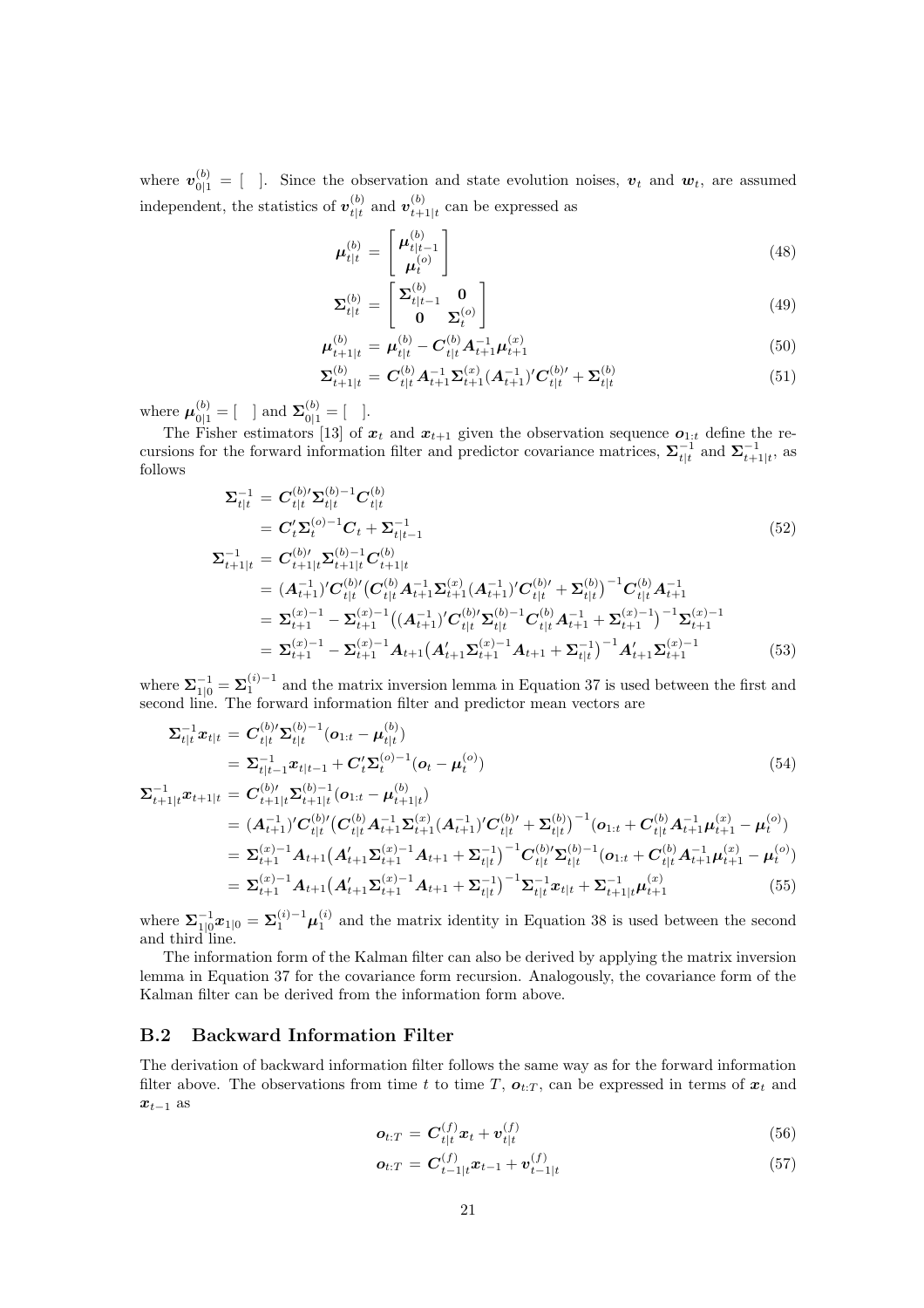where the observation matrices,  $C_{t|t}^{(f)}$  $t|t|$  and  $\mathcal{C}_{t-1}^{(f)}$  $_{t-1|t}^{(J)}$ , are constructed as follows

$$
\boldsymbol{C}_{t|t}^{(f)} = \begin{bmatrix} \boldsymbol{C}_t \\ \boldsymbol{C}_{t|t+1}^{(f)} \end{bmatrix} \tag{58}
$$

$$
\boldsymbol{C}_{t-1|t}^{(f)} = \boldsymbol{C}_{t|t}^{(f)} \boldsymbol{A}_t \tag{59}
$$

where  $\mathbf{C}_{T|T+1}^{(f)} = [$  ]; i.e., an empty matrix, and the observation noises,  $\mathbf{v}_{t|t}^{(f)}$  $\begin{array}{c} (f) \ t|t \end{array}$  and  $\boldsymbol{v}_{t-1}^{(f)}$  $_{t-1|t}^{(J)}$ , are constructed as follows

$$
\boldsymbol{v}_{t|t}^{(f)} = \begin{bmatrix} \boldsymbol{v}_t \\ \boldsymbol{v}_{t|t+1}^{(f)} \end{bmatrix} \tag{60}
$$

$$
\boldsymbol{v}_{t-1|t}^{(f)} = \boldsymbol{C}_{t|t}^{(f)} \boldsymbol{w}_t + \boldsymbol{v}_{t|t}^{(f)}
$$
(61)

where  $v_{T|T+1}^{(f)} = [$  ]. Since the observation and state evolution noises,  $v_t$  and  $w_t$ , are assumed independent, the statistics of  $v_{t|t}^{(f)}$  $t|t|$  and  $\boldsymbol{v}_{t-1}^{(f)}$  $_{t-1|t}^{(J)}$  can be expressed as

$$
\mu_{t|t}^{(f)} = \begin{bmatrix} \mu_t^{(o)} \\ \mu_{t|t+1}^{(f)} \end{bmatrix}
$$
\n(62)

$$
\Sigma_{t|t}^{(f)} = \begin{bmatrix} \Sigma_t^{(o)} & \mathbf{0} \\ \mathbf{0} & \Sigma_{t|t+1}^{(f)} \end{bmatrix} \tag{63}
$$

$$
\mu_{t-1|t}^{(f)} = C_{t|t}^{(f)} \mu_t^{(x)} + \mu_{t|t}^{(f)}
$$
(64)

$$
\Sigma_{t-1|t}^{(f)} = C_{t|t}^{(f)} \Sigma_t^{(x)} C_{t|t}^{(f)'} + \Sigma_{t|t}^{(f)}
$$
(65)

where  $\mu_{T|T+1}^{(f)} = [$  and  $\Sigma_{T|T+1}^{(f)} = [$  ].

The Fisher estimators [13] of  $x_t$  and  $x_{t-1}$  given the observation sequence  $o_{t:T}$  define the recursions for the backward information filter and predictor covariance matrices,  $\mathbf{P}_{t|t}^{-1}$  and  $\mathbf{P}_{t-1|t}^{-1}$ , [16] as follows

$$
P_{t|t}^{-1} = C_{t|t}^{(f)'} \Sigma_{t|t}^{(f)-1} C_{t|t}^{(f)}
$$
  
\n
$$
= C_{t}' \Sigma_{t}^{(o)-1} C_{t} + P_{t|t+1}^{-1}
$$
  
\n
$$
P_{t-1|t}^{-1} = C_{t-1|t}'^{(f)'} \Sigma_{t-1|t}^{(f)-1} C_{t-1|t}^{(f)}
$$
  
\n
$$
= A_{t}' C_{t|t}'^{(f)'} (C_{t|t}'^{(f)} \Sigma_{t|t}^{(x)} C_{t|t}^{(f)'} + \Sigma_{t|t}^{(f)})^{-1} C_{t|t}^{(f)} A_{t}
$$
  
\n
$$
= A_{t}' \Sigma_{t}^{(x)-1} (C_{t|t}'^{(f)'} \Sigma_{t|t}^{(f)-1} C_{t|t}^{(f)} + \Sigma_{t}^{(x)-1})^{-1} C_{t|t}'^{(f)'} \Sigma_{t|t}^{(f)-1} C_{t|t}^{(f)} A_{t}
$$
  
\n
$$
= A_{t}' (P_{t|t}^{-1} \Sigma_{t}^{(x)} + I)^{-1} P_{t|t}^{-1} A_{t}
$$
  
\n(67)

where  $\mathbf{P}_{T|T+1}^{-1} = \mathbf{0}$  and the matrix identity in Equation 38 is used between the second and third line. The backward information filter and predictor mean vectors are

$$
P_{t|t}^{-1}m_{t|t} = C_{t|t}^{(f)'}\Sigma_{t|t}^{(f)-1}(o_{t:T} - \mu_{t|t}^{(f)})
$$
  
\n
$$
= P_{t|t+1}^{-1}m_{t|t+1} + C_t'\Sigma_t^{(o)-1}(o_t - \mu_t^{(o)})
$$
  
\n
$$
P_{t-1|t}^{-1}m_{t-1|t} = C_{t-1|t}^{(f)'}\Sigma_{t-1|t}^{(f)-1}(o_{t:T} - \mu_{t-1|t}^{(f)})
$$
\n(68)

$$
\begin{split} \boldsymbol{P}_{t-1|t}^{-1} \boldsymbol{m}_{t-1|t} &= \boldsymbol{C}_{t-1|t}^{(f)/} \boldsymbol{\Sigma}_{t-1|t}^{(f)-1} (\boldsymbol{o}_{t:T} - \boldsymbol{\mu}_{t-1|t}^{(f)}) \\ &= \boldsymbol{A}_t^t \boldsymbol{C}_{t|t}^{(f) \prime} (\boldsymbol{C}_{t|t}^{(f)} \boldsymbol{\Sigma}_t^{(x)} \boldsymbol{C}_{t|t}^{(f) \prime} + \boldsymbol{\Sigma}_{t|t}^{(f)})^{-1} (\boldsymbol{o}_{t:T} - \boldsymbol{C}_{t|t}^{(f)} \boldsymbol{\mu}_t^{(x)} - \boldsymbol{\mu}_{t|t}^{(f)}) \\ &= \boldsymbol{A}_t^t \boldsymbol{\Sigma}_t^{(x)-1} (\boldsymbol{C}_{t|t}^{(f) \prime} \boldsymbol{\Sigma}_{t|t}^{(f)-1} \boldsymbol{C}_{t|t}^{(f)} + \boldsymbol{\Sigma}_t^{(x)-1})^{-1} \boldsymbol{C}_{t|t}^{(f) \prime} \boldsymbol{\Sigma}_{t|t}^{(f)-1} (\boldsymbol{o}_{t:T} - \boldsymbol{C}_{t|t}^{(f)} \boldsymbol{\mu}_t^{(x)} - \boldsymbol{\mu}_{t|t}^{(f)}) \\ &= \boldsymbol{A}_t^t (\boldsymbol{P}_{t|t}^{-1} \boldsymbol{\Sigma}_t^{(x)} + \boldsymbol{I})^{-1} \boldsymbol{P}_{t|t}^{-1} (\boldsymbol{m}_{t|t} - \boldsymbol{\mu}_t^{(x)}) \end{split} \tag{69}
$$

where  $\bm{P}_{T|T+1}^{-1}\bm{m}_{T|T+1} = \bm{0}$ .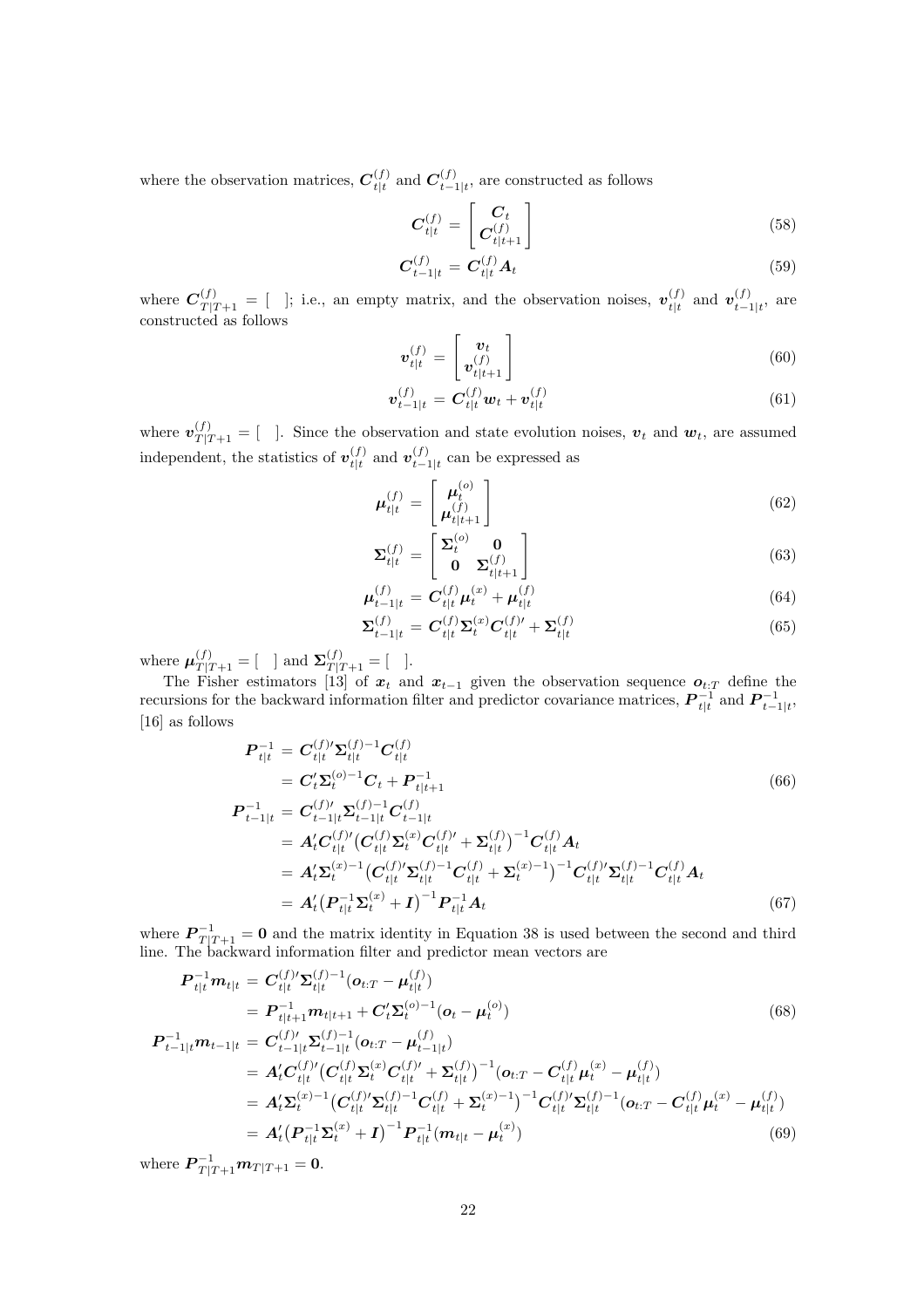## B.3 Two Filter Formulae for Kalman Smoothing

Sometimes it is beneficial to estimate the smoothed statistics in two independent sweeps. Since a covariance form of backward Kalman filter in general would require the knowledge of the state noise statistics from time 1 to t [13], the information form has to be used for the backward sweep. In terms of the current state vector,  $x_t$ , the observation sequence,  $\boldsymbol{O}$ , can be factored as follows

$$
\underbrace{\begin{bmatrix} \boldsymbol{o}_{1:t-1} \\ \boldsymbol{o}_{t:T} \end{bmatrix}}_{\boldsymbol{O}} = \underbrace{\begin{bmatrix} \boldsymbol{C}_{t|t-1}^{(b)} \\ \boldsymbol{C}_{t|t}^{(f)} \end{bmatrix}}_{\boldsymbol{C}_{t}^{(s)}} \boldsymbol{x}_{t} + \underbrace{\begin{bmatrix} \boldsymbol{v}_{t|t-1}^{(b)} \\ \boldsymbol{v}_{t|t}^{(f)} \end{bmatrix}}_{\boldsymbol{v}_{t}^{(s)}} \tag{70}
$$

where the parameters  $C_{t|t}^{(b)}$  $\frac{(b)}{t|t-1},\, \bm{v}_{t|t}^{(b)}$  $\frac{b}{t|t-1},$   $\boldsymbol{C}_{t|t}^{(f)}$  $t|t|$  and  $\boldsymbol{v}_{t|t}^{(f)}$  $t_{t}^{(f)}$  are defined as in Appendices B.1 and B.2. It should be noted that the observation noises  $v_{t|t}^{(b)}$  $_{t|t-1}^{(b)}$  and  $\bm{v}_{t|t}^{(f)}$  $t_{t}^{(j)}$  are independent. The fisher estimator [13] of the state vector,  $x_t$ , given the observation sequence,  $\bm{O}$ , can be expressed in terms of the parameters  $C_t^{(s)}$  and  $\Sigma_t^{(s)}$  as follows

$$
\hat{\Sigma}_{t}^{-1} = C_{t}^{(s)\prime} \Sigma_{t}^{(s)-1} C_{t}^{(s)} = C_{t|t-1}^{(b)\prime} \Sigma_{t|t-1}^{(b)-1} C_{t|t-1}^{(b)} + C_{t|t}^{(f)\prime} \Sigma_{t|t}^{(f)-1} C_{t|t}^{(f)} = \Sigma_{t|t-1}^{-1} + P_{t|t}^{-1} (71)
$$
\n
$$
\hat{\Sigma}_{t}^{-1} \hat{x}_{t} = C_{t}^{(s)\prime} \Sigma_{t}^{(s)-1} (O - \mu_{t}^{(s)})
$$

$$
= C_{t|t-1}^{(b)/2} \Sigma_{t|t-1}^{(b)-1} (o_{1:t-1} - \mu_{t|t-1}^{(b)}) + C_{t|t}^{(f)/2} \Sigma_{t|t}^{(f)-1} (o_{t:T} - \mu_{t|t}^{(f)})
$$
  
=  $\Sigma_{t|t-1}^{-1} x_{t|t-1} + P_{t|t}^{-1} m_{t|t}$  (72)

The smoothed statistics can be expressed as

$$
\hat{\Sigma}_t = (\Sigma_{t|t-1}^{-1} + P_{t|t}^{-1})^{-1}
$$
\n(73)

$$
\hat{x}_t = \hat{\Sigma}_t (\Sigma_{t|t-1}^{-1} x_{t|t-1} + P_{t|t}^{-1} m_{t|t})
$$
\n(74)

Analogously, the smoothed statistics can be derived using the forward filtered estimates,  $\Sigma_{t|t}$ , and backward predicted estimates,  $P_{t|t+1}$ , as follows

$$
\hat{\Sigma}_t = (\Sigma_{t|t}^{-1} + P_{t|t+1}^{-1})^{-1} \tag{75}
$$

$$
\hat{x}_t = \hat{\Sigma}_t (\Sigma_{t|t}^{-1} x_{t|t} + P_{t|t+1}^{-1} m_{t|t+1})
$$
\n(76)

The equivalence of the RTS and the two filter smoother can be verified using the principle of mathematical induction. Initially, it holds for the covariance matrix that

$$
\hat{\Sigma}_T = \Sigma_{T|T} = (\Sigma_{T|T}^{-1} + P_{T|T+1}^{-1})^{-1}
$$
\n(77)

because  $\boldsymbol{P}_{T|T+1}^{-1} = \boldsymbol{0}$ . Assuming that  $\hat{\boldsymbol{\Sigma}}_{t+1} = (\boldsymbol{\Sigma}_{t+1|t}^{-1} + \boldsymbol{P}_{t+1|t+1}^{-1})^{-1}$ , the RTS smoother covariances can be converted into the two filter smoother covariances as follows

$$
\hat{\Sigma}_{t} = \Sigma_{t|t} + \Sigma_{t|t} A'_{t+1} \Sigma_{t+1|t}^{-1} (\hat{\Sigma}_{t+1} - \Sigma_{t+1|t}) \Sigma_{t+1|t}^{-1} A_{t+1} \Sigma_{t|t} \n= \Sigma_{t|t} + \Sigma_{t|t} A'_{t+1} \Sigma_{t+1|t}^{-1} ((\Sigma_{t+1|t}^{-1} + P_{t+1|t+1}^{-1})^{-1} - \Sigma_{t+1|t}) \Sigma_{t+1|t}^{-1} A_{t+1} \Sigma_{t|t} \n= \Sigma_{t|t} + \Sigma_{t|t} A'_{t+1} ((\Sigma_{t+1|t} + \Sigma_{t+1|t} P_{t+1|t+1}^{-1} \Sigma_{t+1|t})^{-1} - \Sigma_{t+1|t}^{-1}) A_{t+1} \Sigma_{t|t} \n= \Sigma_{t|t} - \Sigma_{t|t} A'_{t+1} (\Sigma_{t+1|t} + P_{t+1|t+1})^{-1} A_{t+1} \Sigma_{t|t} \n= \Sigma_{t|t} - \Sigma_{t|t} (\Sigma_{t|t} + P_{t|t+1})^{-1} \Sigma_{t|t} \n= (\Sigma_{t|t}^{-1} + P_{t|t+1}^{-1})^{-1}
$$
\n(78)

where the matrix inversion lemma in Equation 37 is used between the third and fourth line, and between the fifth and sixth line. Also, the identities  $\Sigma_{t+1|t} = A_{t+1} \Sigma_{t|t} A'_{t+1} + \Sigma_{t+1}^{(x)}$  and  $P_{t+1|t+1} = A_{t+1}P_{t|t+1}A'_{t+1} - \Sigma_{t+1}^{(x)}$  are used between lines four and five.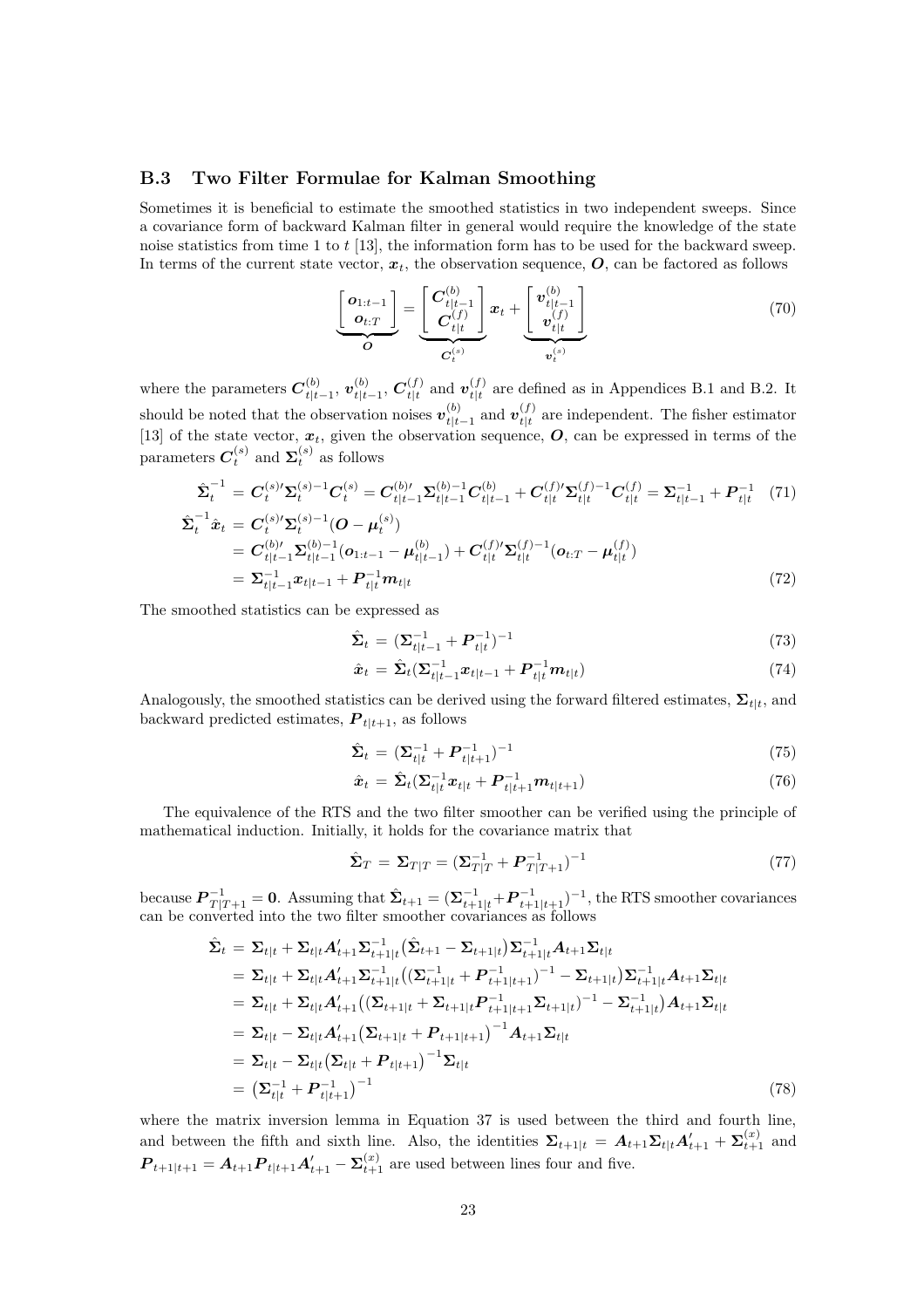The RTS smoother mean vectors can be converted into their two filter equivalents the same way. Initially, it holds that

$$
\hat{\boldsymbol{x}}_T = \boldsymbol{x}_{T|T} = \boldsymbol{\Sigma}_{T|T} (\boldsymbol{\Sigma}_{T|T}^{-1} \boldsymbol{x}_{T|T} + \boldsymbol{P}_{T|T+1}^{-1} \boldsymbol{m}_{T|T+1}) \tag{79}
$$

because  $P_{T|T+1}^{-1}m_{T|T+1} = 0$ . Assuming  $\hat{x}_{t+1} = \hat{\Sigma}_{t+1}(\Sigma_{t+1|t}^{-1}x_{t+1|t} + P_{t+1|t+1}^{-1}m_{t+1|t+1})$  and knowing that  $\hat{\Sigma}_{t+1} = (\Sigma_{t+1|t}^{-1} + P_{t+1|t+1}^{-1})^{-1}$ , the RTS smoother mean vectors can be written as

$$
\hat{x}_t = x_{t|t} + \Sigma_{t|t} A'_{t+1} \Sigma_{t+1|t}^{-1} (\hat{x}_{t+1} - x_{t+1|t})
$$
\n
$$
= x_{t|t} + \Sigma_{t|t} A'_{t+1} \Sigma_{t+1|t}^{-1} (\hat{\Sigma}_{t+1} (\Sigma_{t+1|t}^{-1} x_{t+1|t} + P_{t+1|t+1}^{-1} m_{t+1|t+1}) - x_{t+1|t})
$$
\n
$$
= x_{t|t} + \Sigma_{t|t} A'_{t+1} \Sigma_{t+1|t}^{-1} ((\Sigma_{t+1|t}^{-1} + P_{t+1|t+1}^{-1})^{-1} (\Sigma_{t+1|t}^{-1} x_{t+1|t} + P_{t+1|t+1}^{-1} m_{t+1|t+1}) - x_{t+1|t})
$$
\n
$$
= x_{t|t} + \Sigma_{t|t} A'_{t+1} (\Sigma_{t+1|t} + P_{t+1|t+1})^{-1} (m_{t+1|t+1} - x_{t+1|t})
$$
\n
$$
= x_{t|t} + \Sigma_{t|t} (\Sigma_{t|t} + P_{t|t+1})^{-1} (m_{t|t+1} - x_{t|t})
$$
\n
$$
= \hat{\Sigma}_t (\Sigma_{t|t}^{-1} x_{t|t} + P_{t|t+1}^{-1} m_{t|t+1})
$$
\n(80)

where the identities  $x_{t+1|t} = A_{t+1}x_{t|t} + \mu_{t+1}^{(x)}$  and  $m_{t+1|t+1} = A_{t+1}m_{t|t+1} + \mu_{t+1}^{(x)}$  are used between the fourth and fifth lines. All the other matrix manipulations are similar to the covariance derivations above.

# C Proposal Distribution for Gibbs Sampling

The proposal distribution used in Rao-Blackwellised Gibbs sampling for switching linear dynamical systems can be expressed as

$$
P(q_t|\boldsymbol{O}, q_{-t}) \propto
$$
  
\n
$$
P(q_{t+1}|q_t)P(q_t|q_{t-1})p(\boldsymbol{o}_t|\boldsymbol{o}_{1:t-1}, q_{1:t}) \int p(\boldsymbol{o}_{t+1:T}|\boldsymbol{x}_t, q_{t+1:T})p(\boldsymbol{x}_t|\boldsymbol{o}_{1:t}, q_{1:t})d\boldsymbol{x}_t
$$
\n(81)

Using the parameters  $C_{t|t+1}^{(f)}$ ,  $\mu_{t|t+1}^{(f)}$  and  $\Sigma_{t|t+1}^{(f)}$  for the distribution  $p(o_{t+1:T} | x_t, q_{t+1:T})$  as in Appendix B.2, the above integral can be written as

$$
\int p(\mathbf{o}_{t+1:T}|\mathbf{x}_t, q_{t+1:T}) p(\mathbf{x}_t|\mathbf{o}_{1:t}, q_{1:t}) d\mathbf{x}_t =
$$
\n
$$
\int \mathcal{N}(\mathbf{o}_{t+1:T}; \mathbf{C}_{t|t+1}^{(f)} \mathbf{x}_t + \boldsymbol{\mu}_{t|t+1}^{(f)}, \boldsymbol{\Sigma}_{t|t+1}^{(f)}) \mathcal{N}(\mathbf{x}_t; \mathbf{x}_{t|t}, \boldsymbol{\Sigma}_{t|t}) d\mathbf{x}_t
$$
\n
$$
= \mathcal{N}(\mathbf{o}_{t+1:T}; \mathbf{C}_{t|t+1}^{(f)} \mathbf{x}_{t|t} + \boldsymbol{\mu}_{t|t+1}^{(f)}, \mathbf{C}_{t|t+1}^{(f)} \boldsymbol{\Sigma}_{t|t} \mathbf{C}_{t|t+1}^{(f)'} + \boldsymbol{\Sigma}_{t|t+1}^{(f)})
$$
\n(82)

Using the backward information filter variables from Appendix B.2 and the identity for determinants in Equation 39, the determinant of the covariance matrix in the above Gaussian can be expressed as

$$
\begin{aligned} \left| C_{t|t+1}^{(f)} \Sigma_{t|t} C_{t|t+1}^{(f)'} + \Sigma_{t|t+1}^{(f)} \right| &= \left| \Sigma_{t|t+1}^{(f)} \right| \Sigma_{t|t} \left| \left| C_{t|t+1}^{(f)'} \Sigma_{t|t+1}^{(f)-1} C_{t|t+1}^{(f)} + \Sigma_{t|t}^{-1} \right| \\ &= \left| \Sigma_{t|t+1}^{(f)} \right| \left| \Sigma_{t|t} P_{t|t+1}^{-1} + I \right| \end{aligned} \tag{83}
$$

where  $\left|\boldsymbol{\Sigma}_{t|t-}^{(f)}\right|$  $\left\{\begin{array}{c}\n(t) \\
t|t+1\n\end{array}\right\}$  does not depend on  $q_t$ .

Using the matrix inversion lemma in Equation 37, the inverse covariance matrix of the Gaussian in Equation 82 can be written as

$$
(C_{t|t+1}^{(f)} \Sigma_{t|t} C_{t|t+1}^{(f)'} + \Sigma_{t|t+1}^{(f)})^{-1} =
$$
  
\n
$$
\Sigma_{t|t+1}^{(f)-1} - \Sigma_{t|t+1}^{(f)-1} C_{t|t+1}^{(f)} (C_{t|t+1}^{(f)'} \Sigma_{t|t+1}^{(f)-1} C_{t|t+1}^{(f)} + \Sigma_{t|t}^{-1})^{-1} C_{t|t+1}^{(f)'} \Sigma_{t|t+1}^{(f)-1}
$$
  
\n
$$
= \Sigma_{t|t+1}^{(f)-1} - \Sigma_{t|t+1}^{(f)-1} C_{t|t+1}^{(f)} (P_{t|t+1}^{-1} + \Sigma_{t|t}^{-1})^{-1} C_{t|t+1}^{(f)'} \Sigma_{t|t+1}^{(f)-1}
$$
\n(84)